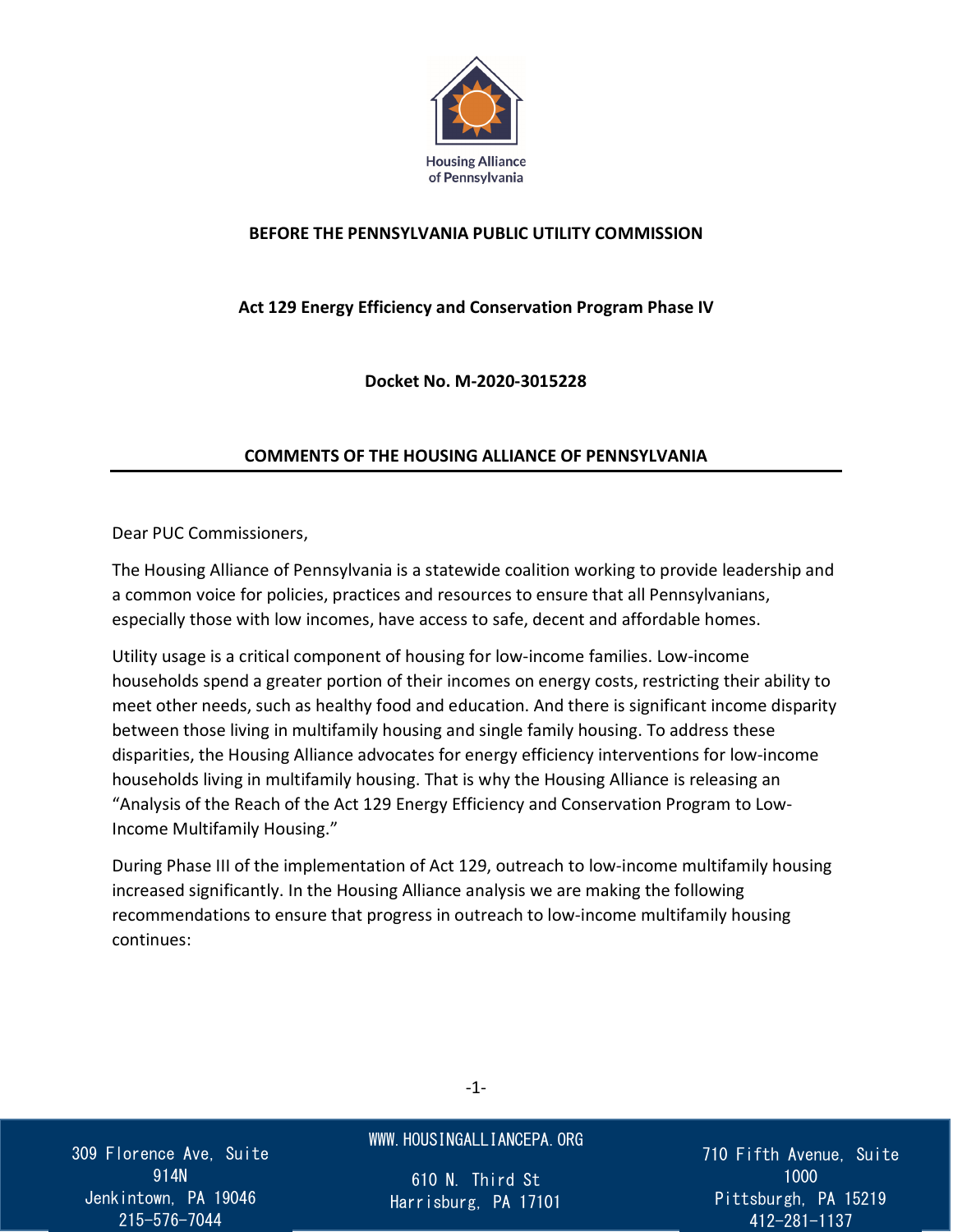

- *Recommendation 1: Create consistent, standardized reporting of multifamily solutions in the Annual Reports from EDCs*
- *Recommendation 2: Report on solutions implemented at publicly subsidized housing (where given permission)*

The purpose of this study was to calculate how much of the multifamily market, and specifically the subsidized housing portion of the multifamily market, had energy efficiency and conservation solutions implemented. However, due to different reporting methods, we were only able to calculate a potential minimum at which these solutions have and can be implemented in low-income multifamily housing. In the study we show that by implementing our recommendations, the PUC will be able to better quantify the good work that EDCs are doing for low-income multifamily households and EDCs will be able to better identify where to market to additional low-income multifamily housing customers.

Thank you for your consideration of these comments and please feel free to reach out the Housing Alliance to discuss further.

Sincerely,

Phylls Chamberlie

Phyllis Chamberlain Executive Director Housing Alliance of Pennsylvania

[phyllis@housingalliancepa.org](mailto:phyllis@housingalliancepa.org)

309 Florence Ave, Suite 914N Jenkintown, PA 19046 215-576-7044

#### WWW.HOUSINGALLIANCEPA.ORG

610 N. Third St Harrisburg, PA 17101 710 Fifth Avenue, Suite 1000 Pittsburgh, PA 15219 412-281-1137

-2-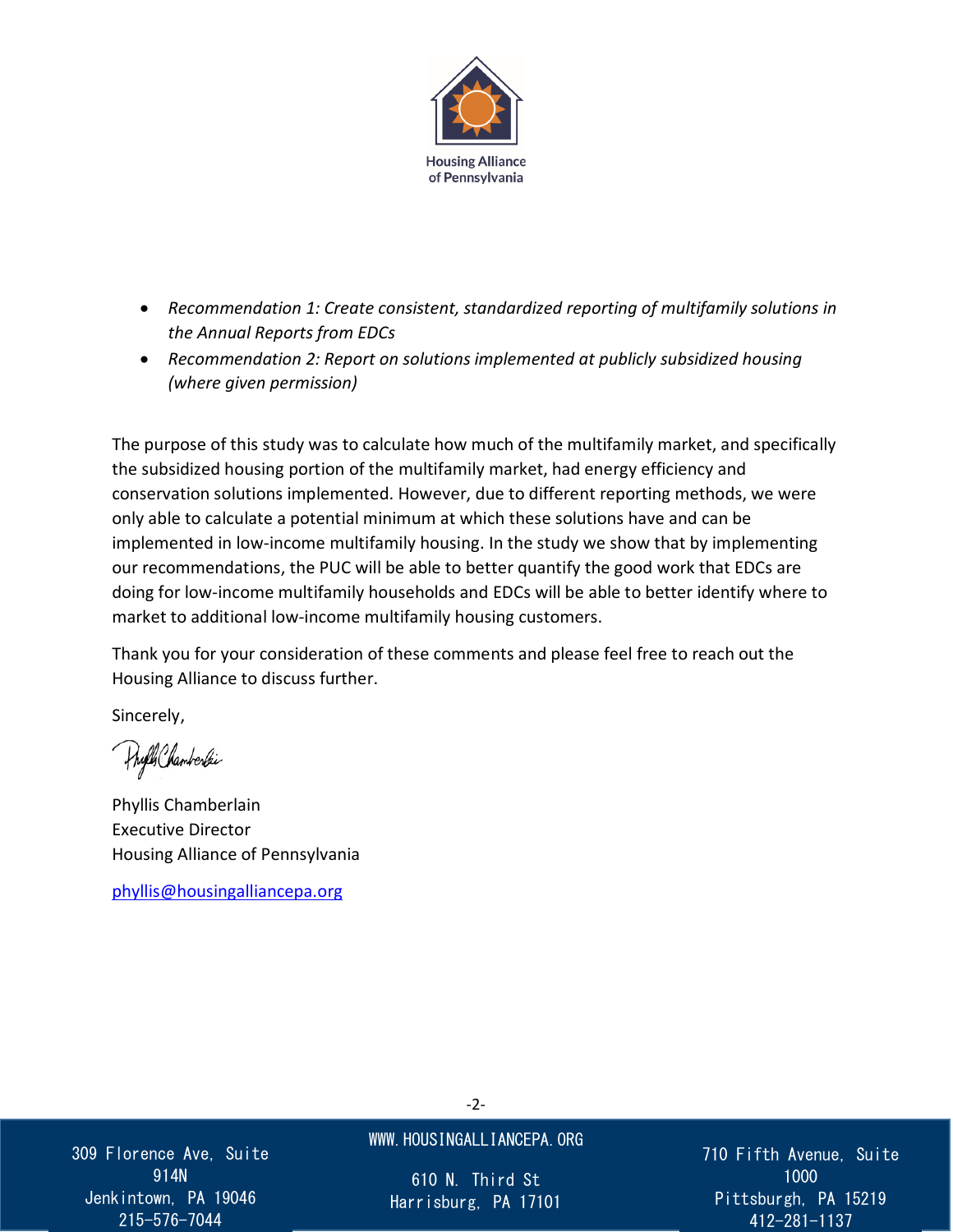# ANALYSIS OF THE REACH OF THE ACT 129 ENERGY EFFICIENCY AND CONSERVATION PROGRAM TO LOW-INCOME MULTIFAMILY HOUSING

Act 129 Multifamily Housing Reach April 2020

Review of Program Year 10, Phase 3; April 27, 2020



**Housing Alliance** of Pennsylvania

#### About the Housing Alliance of Pennsylvania

We are a statewide coalition working to provide leadership and a common voice for policies, practices and resources to ensure that all Pennsylvanians, especially those with low incomes, have access to safe, decent and affordable homes. We promote commonsense solutions to balance Pennsylvania's housing market and increase the supply of safe, decent homes for low-income people.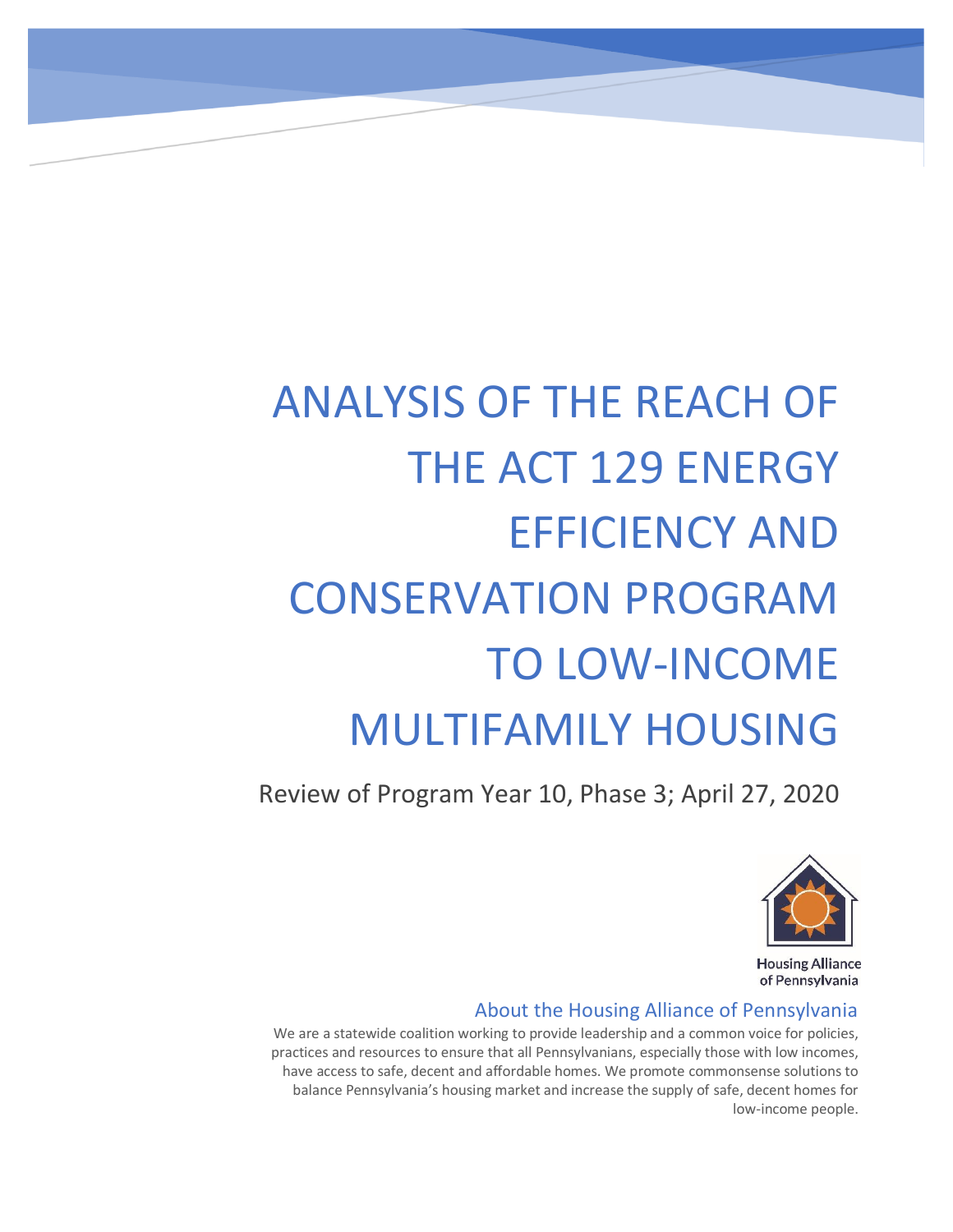## Table of Contents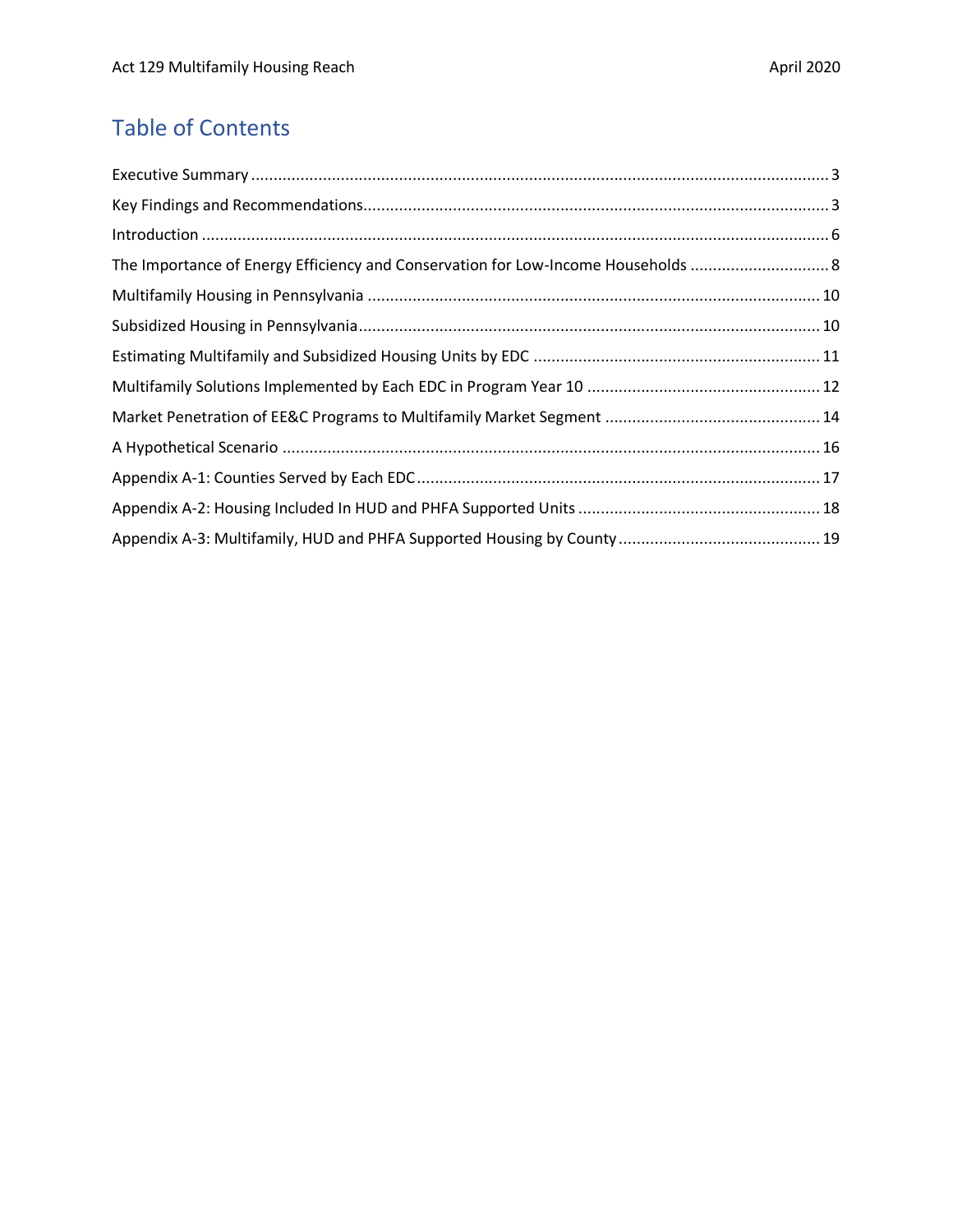#### <span id="page-4-0"></span>**Executive Summary**

The Housing Alliance of Pennsylvania is the statewide advocacy organization for affordable housing for low-income families. Multifamily housing is a critical part of the housing stock for low-income families – both in the forms of publicly subsidized housing and market rate housing. The purpose of this study was to understand the proportion of the low-income multifamily housing stock that has benefitted from the Act 129 Energy Efficiency and Conservation (EE&C) program during Program Year 10, Phase III.

Low-income households spend a greater portion of their incomes on energy costs, restricting their ability to meet other needs, such as food and education. Across the country,

*More than half of all Americans now pay more than 30 percent of their income on rent and utilities, while millions more pay as much as half of their earnings on rent and utilities. Lowincome families spend 20% or more of their income on energy alone.<sup>1</sup>*

Across Pennsylvania, households with incomes below 50 percent of the poverty level spend between 30 to 40 percent of their income on their energy bills. The Housing Alliance supports solutions that reduce housing costs in a responsible manner, so that families may also meet other critical financial needs such as healthcare, education, and food. The EE&C solutions can reduce energy usage and therefore, energy bills, and we want to make sure these valuable benefits are being implemented in low-income multifamily homes.

As an advocacy organization for programs and resources to support low-income families, it is important for us to know:

- What energy efficiency and conservation programs are offered to low-income families?
- If low-income families are accessing these programs and benefits and to what degree?
- If extremely low-income families and those accessing public housing assistance programs are benefitting from those energy efficiency and conservation programs?

#### <span id="page-4-1"></span>**Key Findings and Recommendations**

#### Housing and Demographics in Pennsylvania

There is significant income disparity between those living in multifamily housing and single-family housing. The average household income in a single family, detached home is \$79,155. Depending on the number of units in the building, average household incomes range from \$24,489 to \$38,441 in multifamily buildings. The definition of low-income for the purposes of the Act 129 energy efficiency and conservation program is a household at or below 150% of the federal poverty level. The average income for multifamily units in the state is approximately 150% of the poverty level, family size dependent, which qualifies them for the low-income programs under Act 129.

<sup>1</sup> Source: Energy Efficiency for All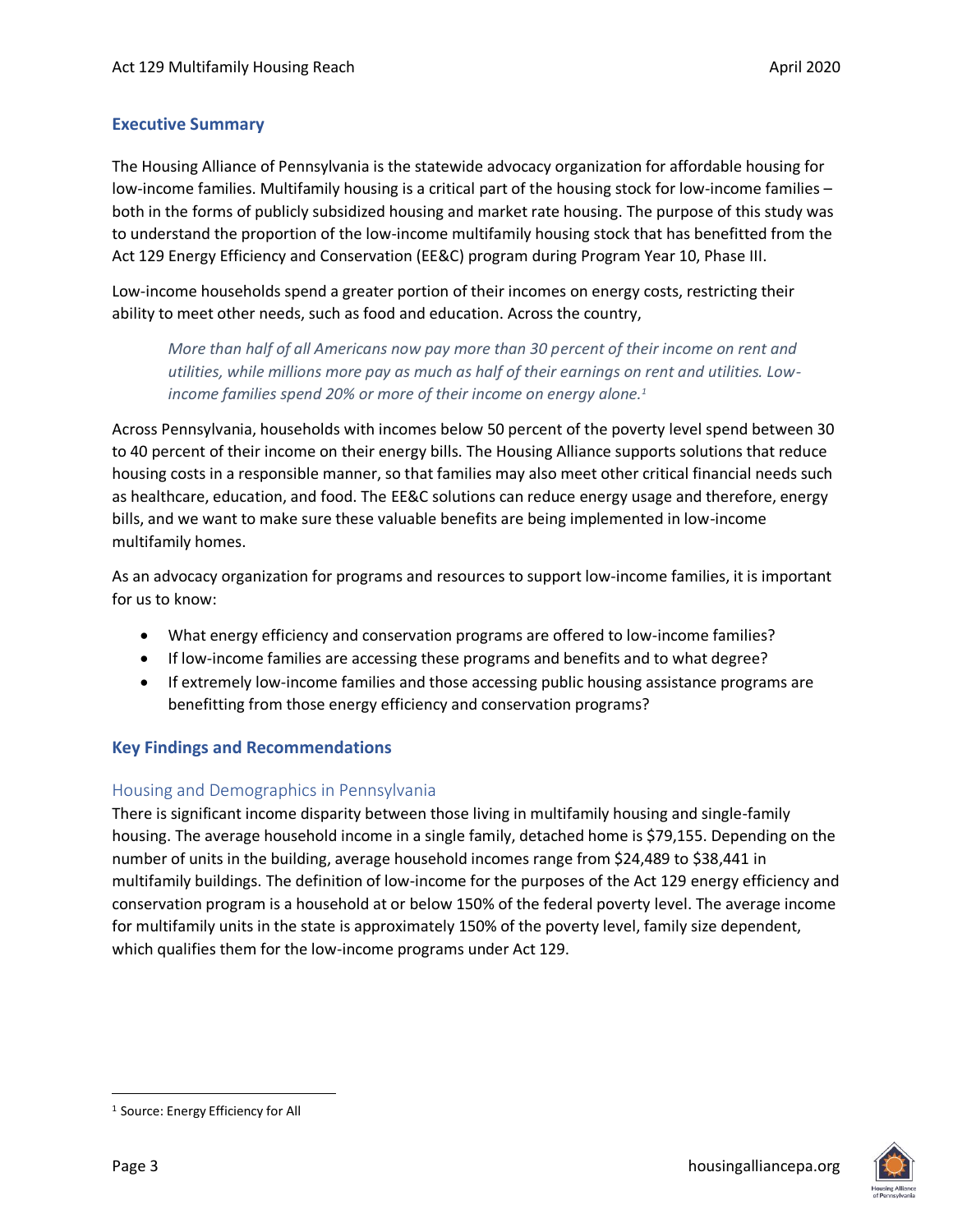

#### **Figure 1: Average Household Income by Number of Units in Building Compared to 150% Federal Poverty Level (FPL) by Family Size**

Source: U.S. Census, PUMS Beta Microdata Sets, 2014-2018 American Community Survey Five Year Average; U.S. Department of Health and Human Services (2020)

*Low-income households also face a split-incentive problem. They're much more likely to rent compared to wealthier families, and in almost all cases, the renter pays the utility bill. That means, on one hand, renters can't make efficiency upgrades because they don't own the property. Landlords, on the other hand, don't have an incentive to pay for upgrades that would only save their tenants' money*. 2

#### Reporting on Multifamily Energy Efficiency and Conservation Programs

We respectfully recommend that the Public Utility Commission (PUC) provide additional direction to the EDCs that will enhance the transparency of their efforts to provide EE&C solutions to affordable multifamily housing in the state. Without standardized reporting, we do not know to what extent those living with the lowest incomes in the state are benefitting from the EE&C solutions. We believe the EE&C programs are valuable, especially to low-income households. We have two specific recommendations regarding the reporting of multifamily solutions.

Along with the targets for low income consumers, a priority for addressing multifamily housing was recommended in Phase III. Each EDC has multifamily programs and across all, appear to have considerably increased the participation in them. However, the EDC's reporting of the solutions implemented at multifamily units varies. In some instances, the number of multifamily dwelling units are not tracked and only the number of buildings are tracked. In other instances, the multifamily participation, by unit or building, is not separated from reporting on other units or buildings in the same building class. Therefore, we cannot comment on the progress made in providing EE&C solutions to lowincome families living in multifamily housing.

 $\overline{a}$ 

<sup>2</sup> Spector, Julian, et al. "Where America's Poor Pay the Most for Electricity." CityLab, 14 Apr. 2016, www.citylab.com/equity/2016/04/electricity-bills-by-city-low-income-costs/478155/.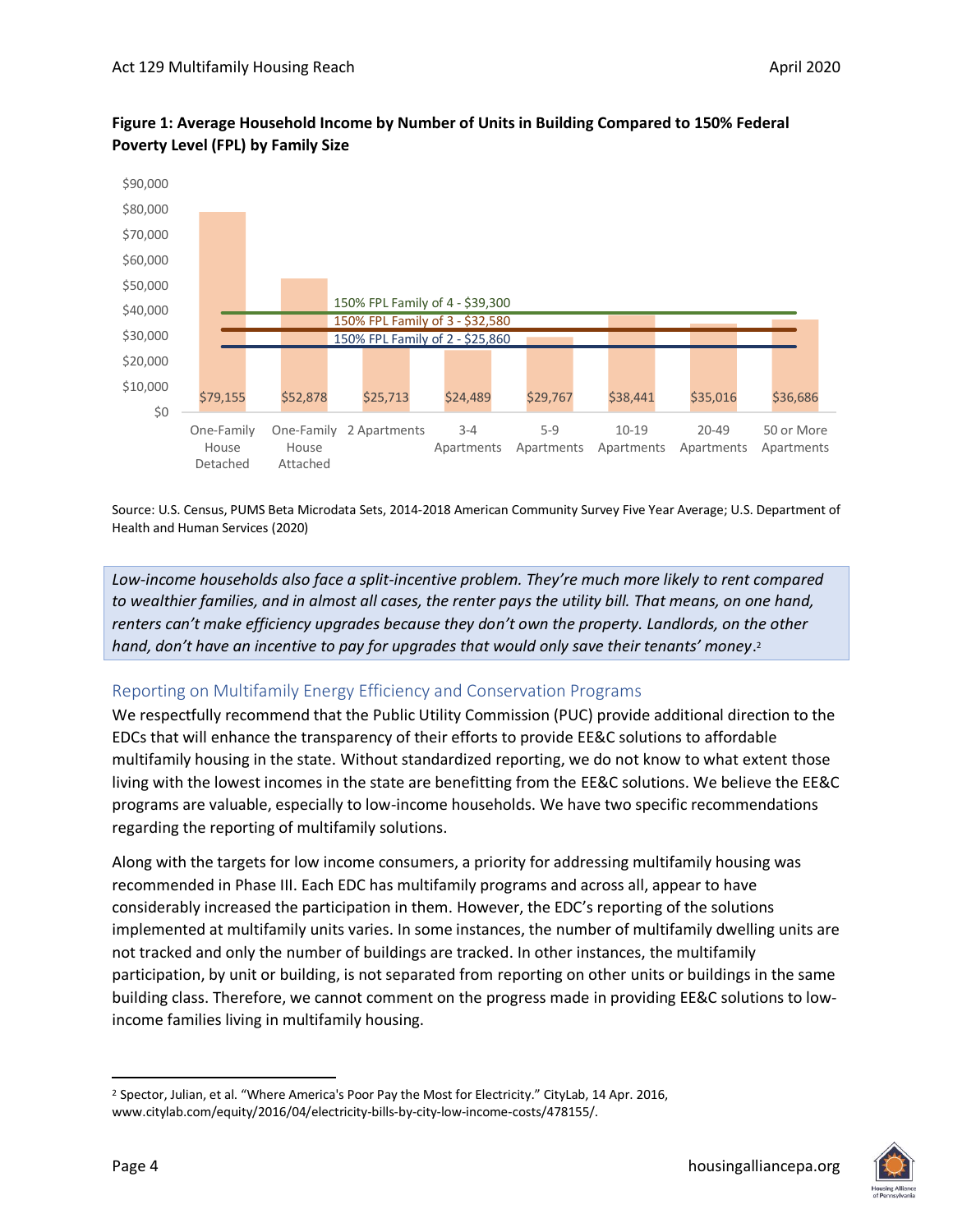We acknowledge that tracking multifamily solutions is challenging due to their different customer segments, master and individual-metering, the type of ownership, and confirmation of income levels. The independent evaluation contractors that confirm and verify the energy savings reported by each EDC found differences with the reporting of the solutions provided to multifamily units including potential double counting between multifamily and single-family units and lack of data captured on multifamily units where solutions were implemented.

### Recommendation 1: Consistent, Standardized Reporting of Multifamily Solutions in the Annual Report

Based on the lack of consistent data capture and reporting of the different solutions provided to multifamily units, the original purpose of this study, to estimate how much of the multifamily market is being reached and how much of those solutions are being provided to housing restricted to low-income families is inconclusive. In the required annual and semi-annual reports, the EDCs provide varying levels of reporting on multifamily units where solutions were implemented. Some EDCs reported by individual unit, others by building, and some do not break out the multifamily units at all within their building classes. We recommend:

- In the participation counts for the low-income and general population programs, report by multifamily unit for in-unit solutions regardless of customer segment
- In the participation counts for the low-income and general population programs, report building counts for in-unit solutions regardless of customer segment
- In the participation counts for the low-income and general population programs, report building counts for common area solutions and/or whole building system solutions

#### Recommendation 2: Report on Solutions Implemented at Publicly Subsidized Housing

This recommendation has two parts. First, we request that aggregate information on number of units and buildings on solutions implemented in multifamily publicly subsidized housing be reported. This would include, but not be limited to public housing authority owned and managed properties and properties with low income housing tax credits.

Second, where granted permission, we also believe it is important to specifically name the housing authorities and developments where the EE&C solutions were implemented. All of the EDCs hold periodic stakeholder meetings, reporting on their progress, successes and challenges. We believe this specific information, which can be presented as case studies, can be presented at the stakeholder meetings. The main purpose for this is to use this type of reporting to influence more owners and managers of subsidized multifamily housing to seek out the EE&C solutions.



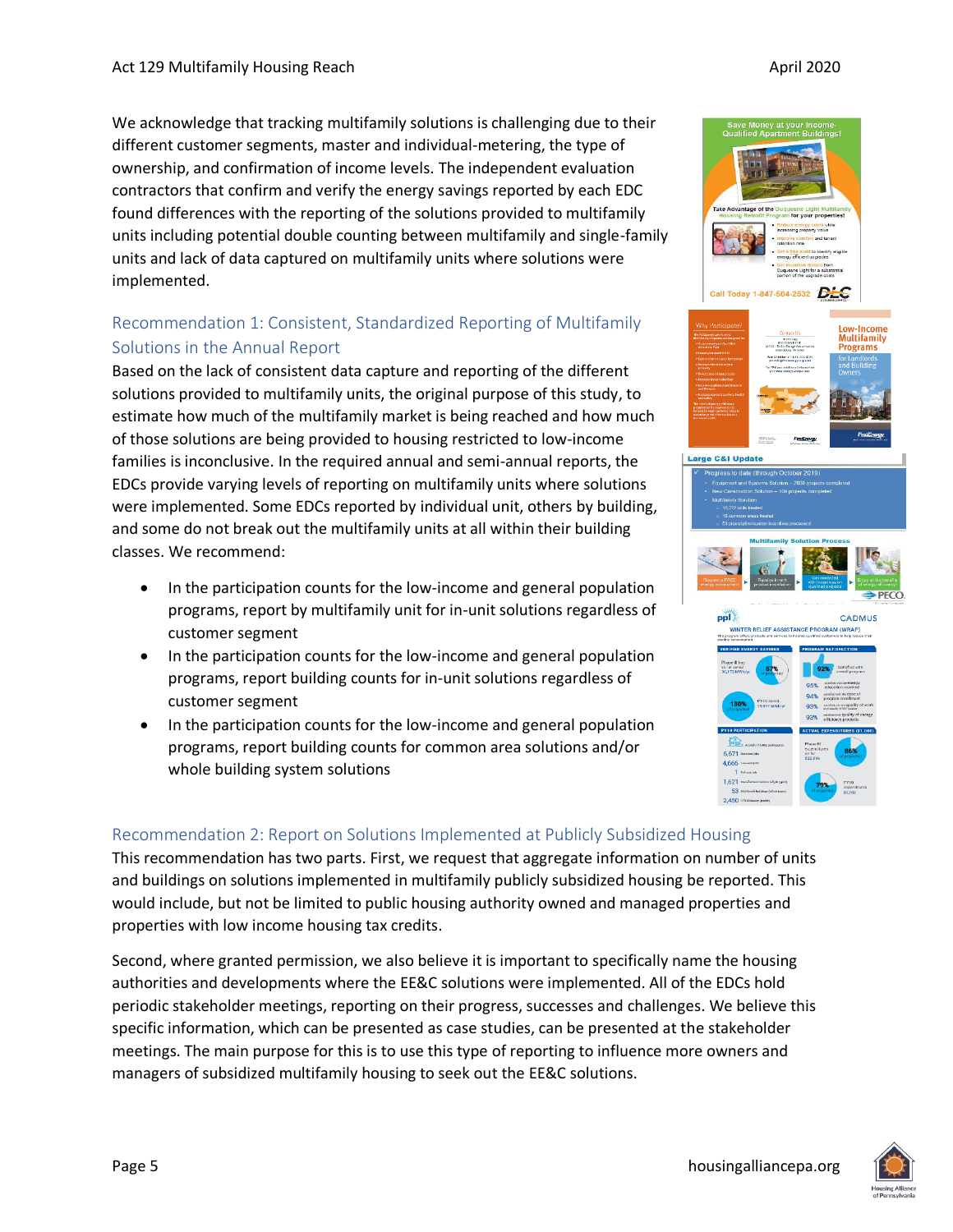#### <span id="page-7-0"></span>**Introduction**

There is significant income disparity between those living in multifamily housing and single-family housing. The average Pennsylvania household income in a single family, detached home is \$79,155. Depending on the number of units in the building, average household incomes range from \$24,489 to \$38,441 in multifamily buildings. Put in other words, households in multifamily housing have incomes less than half of the incomes of persons living in single-family detached housing. The definition of lowincome for the purposes of the Act 129 energy efficiency and conservation program is a household at or below 150% of the federal poverty level. The average income for multifamily units in the state is approximately 150% of the poverty level, family size dependent, which qualifies them for the lowincome programs under Act 129.

In Pennsylvania, electricity distribution companies (EDCs) with at least 100,000 customers must develop and file energy efficiency and conservation (EE&C) plans under PA Act 129 of 2008 with the Public Utility Commission (PUC). The seven EDCs subject to the Act 129 EE&C, have an overall energy savings target they must meet and a portion of that (5.5%) by delivering solutions to low-income housing units. The EDCs report their energy targets, savings, and treatment programs by building class categories. The methods to achieve the savings targets are not overly prescriptive and the reporting measures vary beyond the standard requirements for total and low-income household energy targets and energy savings within each EDCs EE&C programs. The EE&C program has evolved since its implementation in 2009. Now, in Phase III of the program which will end on May 31, 2021 and looking to Phase IV, we are evaluating the program in terms of its penetration into the multifamily housing program, specifically publicly subsidized housing.

The seven EDCs regulated by Act 129 are:

- Duquesne Light Company (Duquesne)
- First Energy: Metropolitan Edison Company (FE: Met-Ed)
- First Energy: Pennsylvania Electric Company (FE: Penelec)
- First Energy: Pennsylvania Power Company (FE: Penn Power)
- First Energy: West Penn Power Company (FE: West Penn)
- PECO Energy Company (PECO)
- PPL Electric Utilities (PPL)

The seven EDCs provide service to most of the state (99% of the state's residential customers).

| <b>EDC</b>     | Residential | Commercial | Industrial | Transportation | Total     |
|----------------|-------------|------------|------------|----------------|-----------|
| Duquesne       | 537,706     | 60,927     | 1,083      |                | 599,717   |
| FE: Met-Ed     | 502,110     | 66,981     | 891        | 0              | 569,982   |
| FE: Penelec    | 501,456     | 84,609     | 826        | 0              | 586,891   |
| FE: Penn Power | 145,285     | 20,742     | 155        | 0              | 166,182   |
| FE: West Penn  | 623,197     | 102,298    | 1,149      |                | 726,645   |
| <b>PECO</b>    | 1,475,949   | 161,742    | 3,118      | 3              | 1,640,812 |
| PPL            | 1,257,082   | 179,870    | 3,606      |                | 1,440,559 |

#### **Figure 2: Number of Pennsylvania Customers**

Source: U.S. Energy Information Administration, Sales Utility Customers, 2018

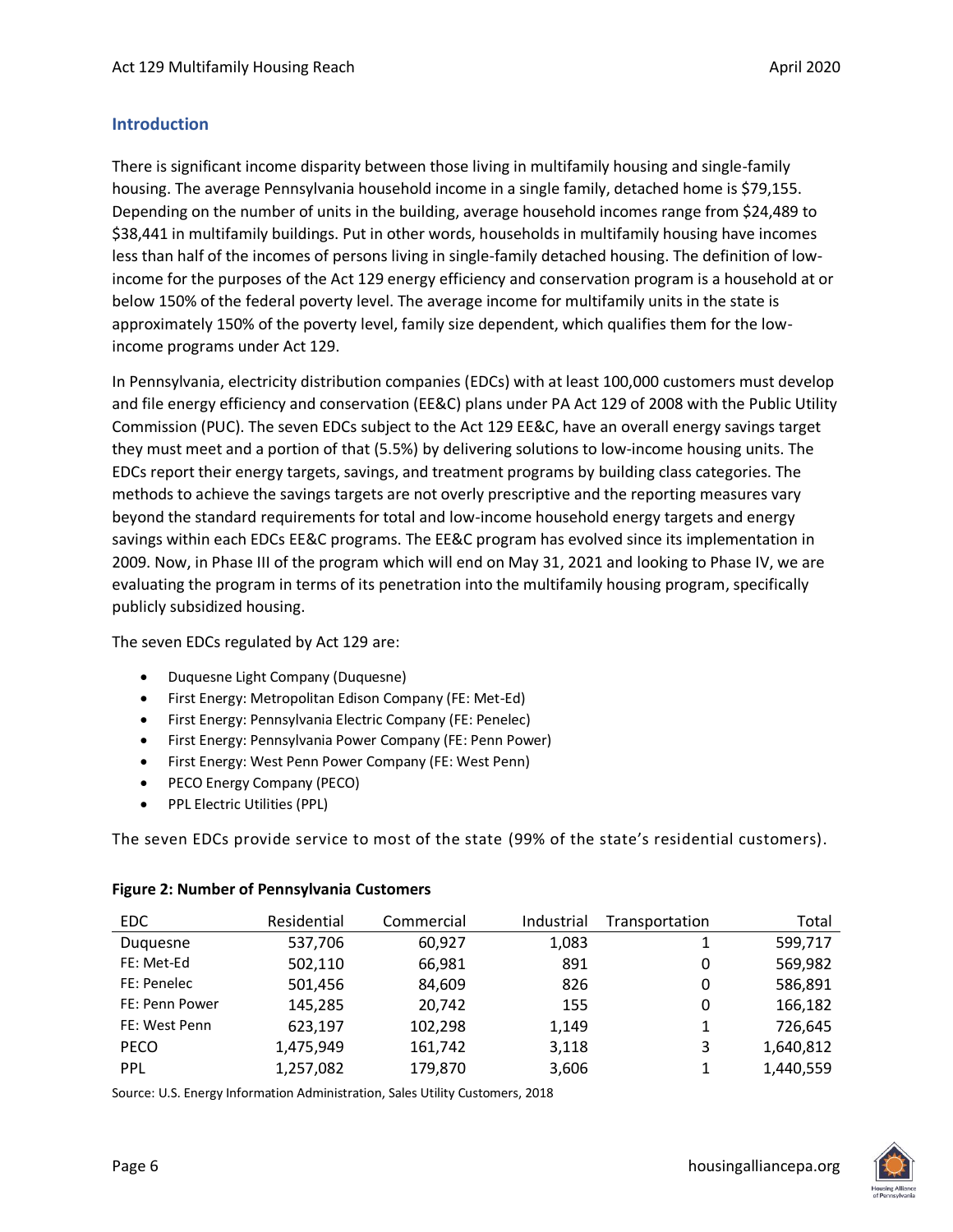

#### **Figure 3: Pennsylvania Utility Service Territories<sup>3</sup>**

Source: Avalon Energy Consultants, Liberty Power PA

#### Method and Purpose

The original purpose of this study was to research the multifamily market penetration by compiling the number of multifamily units treated by each utility and comparing them to the total multifamily units in the state. Since the EDCs are also working with public housing authorities and other subsidized housing developments we also compiled data on the total number of publicly funded affordable units in the state to see if we could calculate the portion of the publicly subsidized multifamily housing market that benefited from EE&C programs.

We focused specifically on Program Year 10, June 1, 2018 – May 31, 2019, in Phase III since that is the most recent complete year of data and there was a push for implementing solutions in multifamily units in Phase III. Based on the participant definitions in the annual reports, Phase III participant numbers, where reported, have the potential of counting the same unit multiple times if energy efficiency and conservation solutions were implemented in different program years of a given phase.

#### Study Limitations

We experienced limitations in this study, which we believe can mostly be overcome in future iterations with data directly from the EDCs, if it exists. As we will show later in this study, we were unable to find the data needed for this study in the EDCs annual reports to the PUC and in the EDCs regularly- held stakeholder presentations. It is these limitations that formed the basis for the recommendations listed in the executive summary of this study.



<sup>&</sup>lt;sup>3</sup> See the Appendix for the list of counties served by each EDC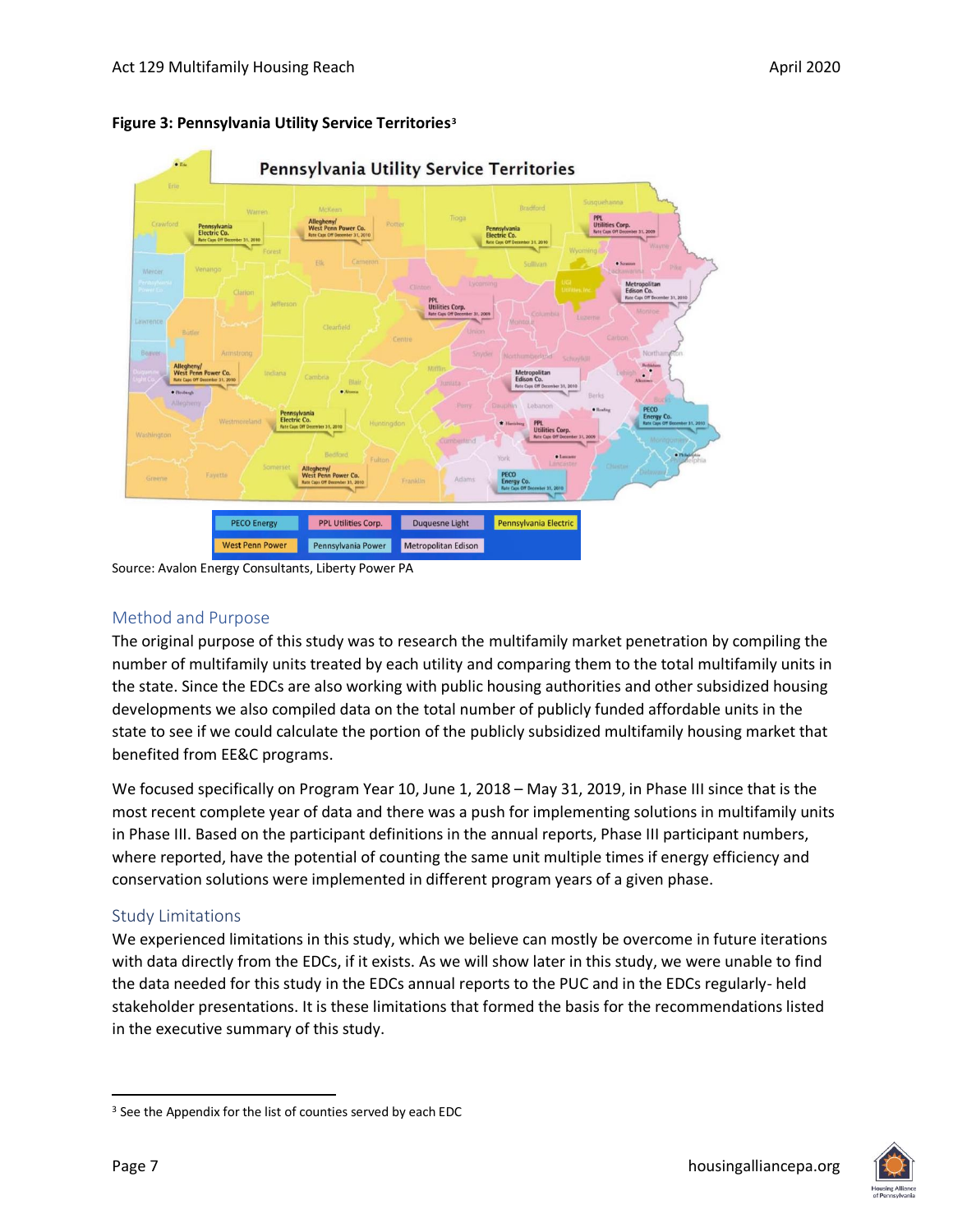#### <span id="page-9-0"></span>**The Importance of Energy Efficiency and Conservation for Low-Income Households**

Low-income households spend a greater portion of their incomes on energy costs, restricting their ability to meet other needs, such as food and education. Across the country,

*More than half of all Americans now pay more than 30 percent of their income on rent and utilities, while millions more pay as much as half of their earnings on rent and utilities. Lowincome families spend 20% or more of their income on energy alone.<sup>4</sup>*

Across Pennsylvania, households with incomes below 50 percent of the poverty level spend between 30 to 40 percent of their income on their energy bills.

#### **Figure 4: Percent of Income Spent on Energy Bills by Households at or below 50% of the Federal Poverty Limit**



Source: InsideEnergy.org (2016)<sup>5</sup>

The EDCs have explicit low-income targets, which are a portion of the overall energy savings targets. The total energy savings targets are different by each EDC since they each serve a different number of customers with different building types, ages, and energy requirements. For the purpose of their EE&C plans, low-income households are defined as households with incomes at or below 150 percent of the federal poverty level. Regardless of building class/customer segment, the EDCs can count the solutions implemented in low-income multifamily units to their overall low-income compliance targets.



<sup>4</sup> Source: Energy Efficiency for All

<sup>5</sup> Boyce, Dan, and Jordan Wirfs-Brock. "High Utility Costs Force Hard Decisions For The Poor." Inside Energy, 28 Dec. 2016, <http://insideenergy.org/2016/05/08/high-utility-costs-force-hard-decisions-for-the-poor/>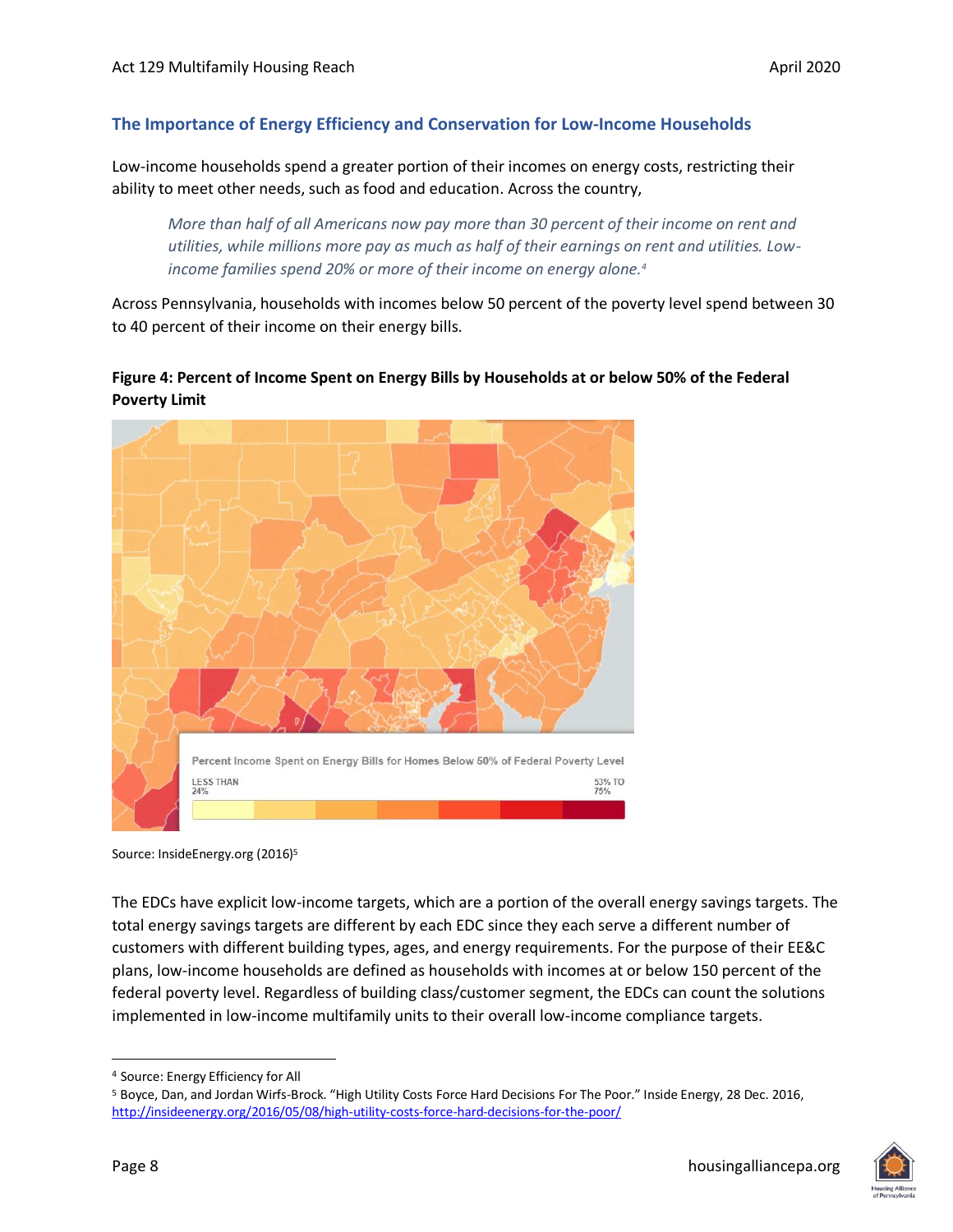| Persons in    | 150% of Federal          |
|---------------|--------------------------|
| Household     | <b>Poverty Guideline</b> |
| 1             | \$19,140                 |
| $\mathcal{P}$ | \$25,860                 |
| 3             | \$32,580                 |
| 4             | \$39,300                 |
| 5             | \$46,020                 |
| 6             | \$52,740                 |
| 7             | \$59,460                 |
| ጸ             | \$66,180                 |

#### **Figure 5: 2020 Federal Poverty Limit and 150% of the Federal Poverty Limit**

Source: U.S Department of Health and Human Services (2020)

Along with the targets for low income consumers, during the development of the Phase III Implementation Order, there was a recommendation to prioritize multifamily units and have a separate carve out for multifamily units similar to the low-income and government, nonprofit, institutional (GNI) carve outs. While the effort to create a multifamily carve-out was unsuccessful, it brought renewed attention to the multifamily sector. According the Phase III Final Implementation Order.

*Multifamily housing remains a difficult segment to reach…multifamily housing represented 11.8% of the base achievable savings within the residential sector, when reviewing the base achievable savings by housing type. The [statewide evaluator] SWE did not provide any further analysis of multifamily housing in its [energy efficiency] EE Potential Study, so it was not possible to determine an accurate picture of the true potential across all sectors. Therefore, the Commission did not propose the establishment of specific savings or budgetary carve-outs for multifamily housing for Phase III.*

For purposes of the EE&C plans, the PUC defines multifamily as, "having more than one unit, and bigger than a duplex (or 1-family attached unit.)" For the purposes of this analysis, using data from the U.S. Census, we defined multifamily as three or more apartments to avoid capturing duplexes.

The EDCs have multifamily programs and continued them into Phase III. Due to the different customer segments/building classes that multifamily housing falls under, varying ownership structures, and the variety of the types of programs and reporting carried out by the EDCs, their reach into the multifamily market, and in particular, publicly assisted housing units, is difficult to determine from their public reports. The annual reports are not explicit in terms of requirements for reporting on of the multifamily housing solutions and types of multifamily housing in which energy efficiency solutions were made and their stakeholder reports vary in what content is presented.

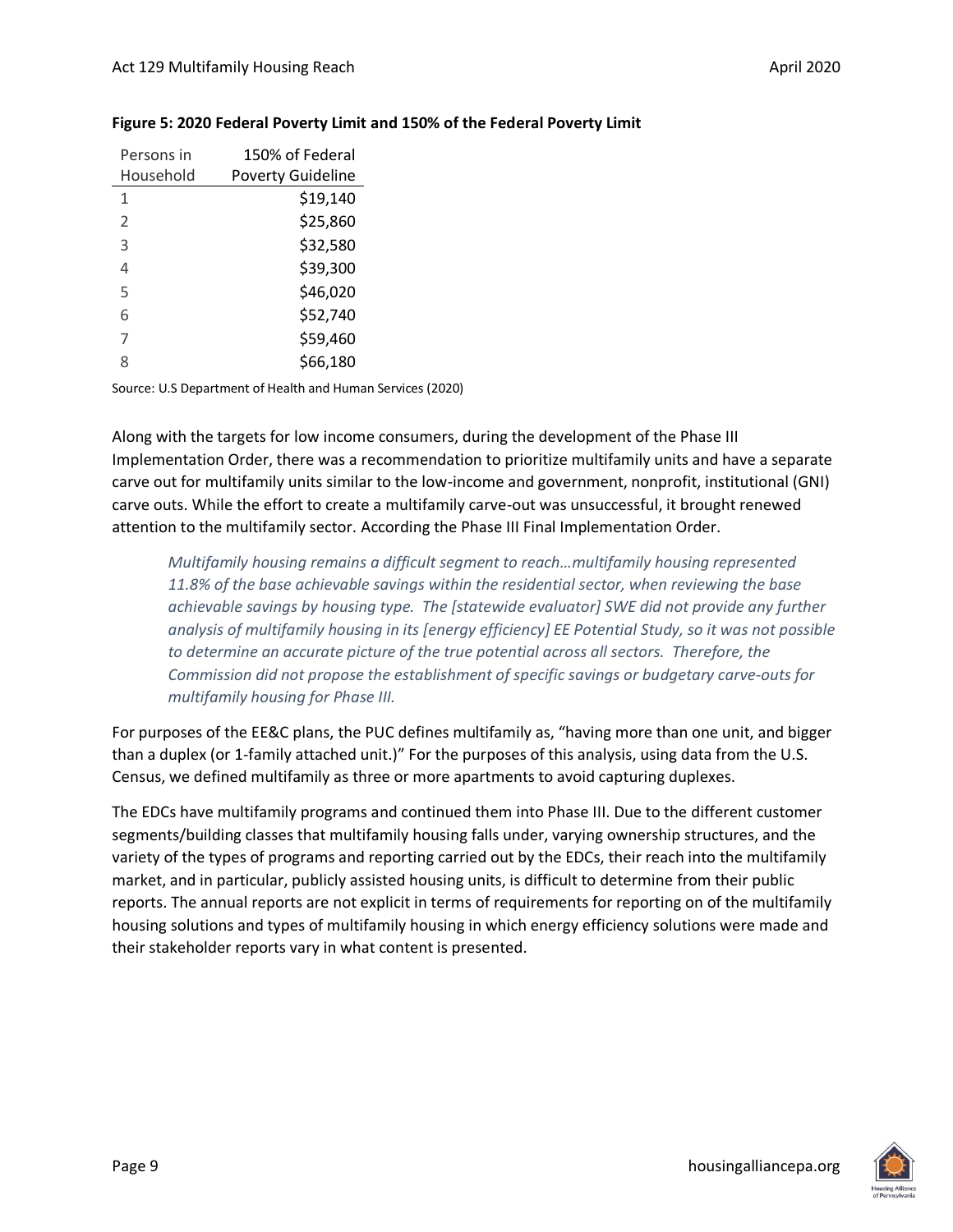#### <span id="page-11-0"></span>**Multifamily Housing in Pennsylvania**

In Pennsylvania, 16 percent of the housing stock (906,859 housing units) is multifamily housing. Of all of the multifamily housing, 80 percent are rentals (721,009). <sup>6</sup> Families living in in multifamily housing have lower incomes than families living in single family housing – a weighted average across all multifamily units types (3+ units in a building) is \$32,216 compared to \$79,155 in single family detached homes and \$52,878 in single family attached homes. The lowest average household income is in buildings with three to four apartments at \$24,489. These apartments meet the EE&C plans' low-income definition for families of two or more (\$25,860). All of the multifamily units meet the definition of low-income for families of four or more (\$39,300).



**Figure 6: Average Income by Multifamily Units in Structure, Pennsylvania, 2018**

Source U.S. Census, 2014-2018 American Community Survey Five Year Average - Public Use Microdata Sample

#### <span id="page-11-1"></span>**Subsidized Housing in Pennsylvania**

In Pennsylvania, there are 42 affordable and available rental homes per 100 extremely low-income renter households. <sup>7</sup> Of the 5,673,599 housing units in Pennsylvania, 221,065 or 4% of total units, are U.S. Department of Housing and Urban Development (HUD) supported units, and 119,110 or 2% of all units, are Pennsylvania Housing Finance Agency (PHFA) funded units.<sup>8</sup> The 119,110 PHFA funded units are across 1,922 properties – or an average building size of 62 units. Data on multifamily units in HUD supported units exists in the American Housing Survey, but we were unable to access it in their online table creator.



<sup>6</sup> Source: U.S. Census, 2014-2018 American Community Survey Five Year Average - Public Use Microdata Sample

<sup>7</sup> Source: National Low Income Housing Coalition, The Gap Report, Pennsylvania, 2018

<sup>8</sup> See Appendix for more information on HUD and PHFA supported units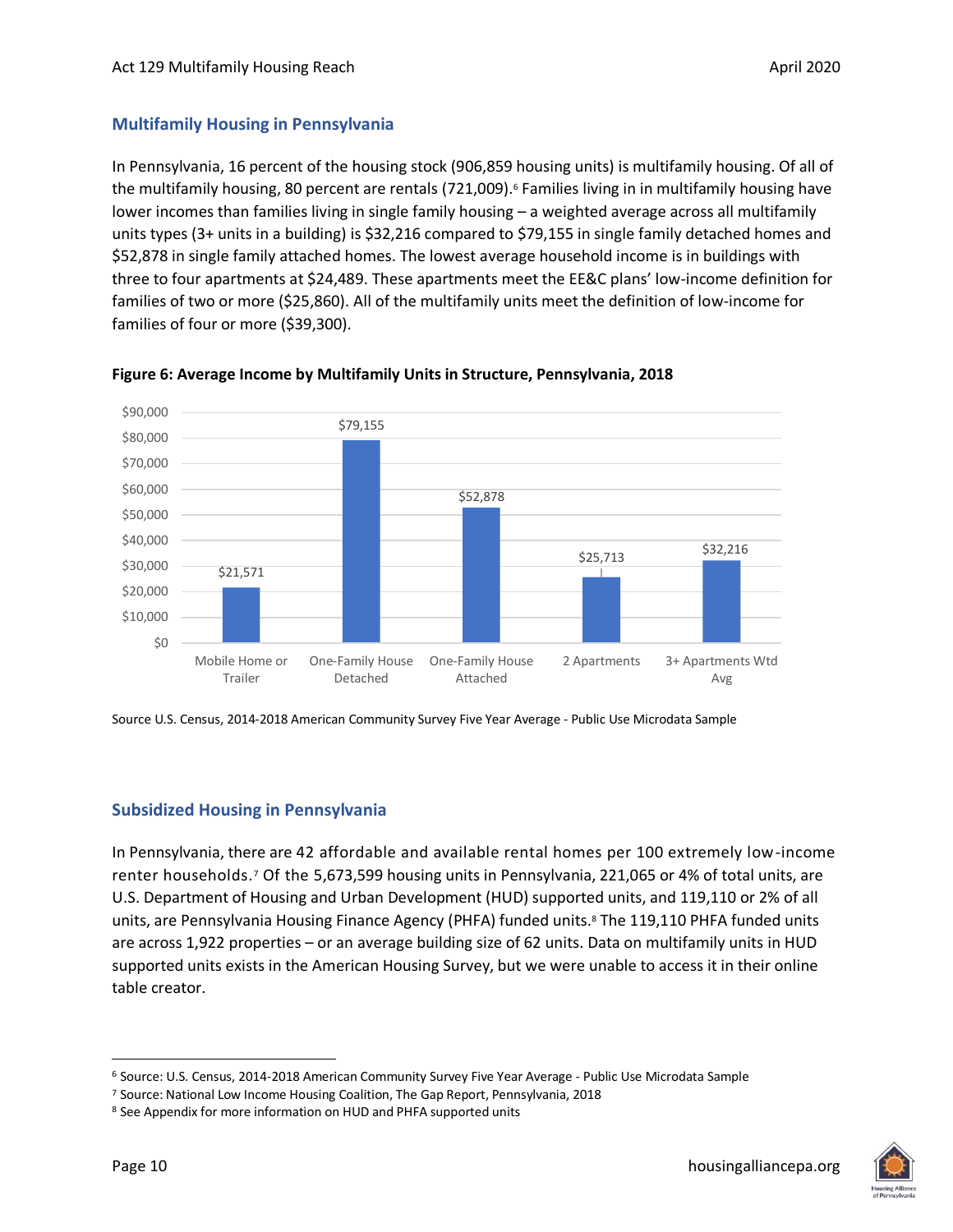Due to restricted rents, certain building specifications, and required service offerings, affordable housing developers typically need multiple funding source to achieve an acceptable return on investment to build. They often seek out several different public funding sources and therefore, can have both HUD administered and PHFA administered funding sources in their capital stack. For instance, projects that receive Federal low-income housing tax credits (LIHTC) through PHFA may also apply to the local housing authority for project based vouchers or accept housing choice vouchers. Therefore, there can be overlap between the 221,065 HUD supported units and the 119,010 units, so we do not present them as one combined figure.

#### **Figure 7: Total Housing Units, HUD Supported Units, and PHFA Supported Units, Pennsylvania, 2018, 2019**

|                                      | 2019                | 2019              | 2018                       |
|--------------------------------------|---------------------|-------------------|----------------------------|
|                                      | <b>HUD Programs</b> | <b>PHFA Units</b> | <b>Total Housing Units</b> |
| Total Pennsylvania                   | 221.065             | 119.010           | 5,673,599                  |
| As a portion of all PA housing units | 4%                  | 2%                |                            |

Source: HUD Programs - HUD User PD&R dataset, Assisted Housing (2019), National and Local (accessed February 2020), PHFA Renter, PHFA Rental Housing Inventory (2019), U.S. Census, 2014-2018 American Community Survey Five Year Average

#### <span id="page-12-0"></span>**Estimating Multifamily and Subsidized Housing Units by EDC**

The number of multifamily housing units that are served by each EDC are not readily available (we assume this data is publicly available, however we were unable to locate it). However, using U.S. Census Data, we have the number of multifamily units per county. As previously mentioned, 16 percent of the total housing stock in Pennsylvania is multifamily housing. The portion of the housing stock that is multifamily housing varies by county. At either extreme, one percent of the housing stock is multifamily housing in Forest County compared 26 percent of the housing stock in Centre County. See the Appendix for more data on the proportion of housing that is multifamily housing per county.

Since we have the breakdown of the number of multifamily units by county, we estimated the number of multifamily units in each EDC's service territory. We didn't have the proportion of customers that each EDC serves in counties where more than one EDC operates. In counties where multiple EDCs operate, we split the customers evenly between each EDCs.

Similarly, we have the breakdown of HUD and PHFA supported housing by county. Again, we didn't have the proportion of customers that each EDC serves in counties where more than one EDC operates. For ease of analysis, we followed the same method we used for the multifamily housing and in counties where multiple EDCs operate, we split the customers evenly between each EDCs. 9

<sup>9</sup> We acknowledge that these seven EDCs serve 99% of all residential customers in the state. Our estimates of multifamily, HUD and PHFA customers have them serving 100% of those customers. Given the relatively small number of customers the other EDCs serve, the assignment of multifamily, HUD and PHFA housing to these EDCs is also relatively small. Therefore, the proportion of these housing types we have assigned to the seven EDCs subject to Act 129 would not be substantially different should we appropriately account for the proportion of those housing types served by non-Act 129 regulated EDCs.

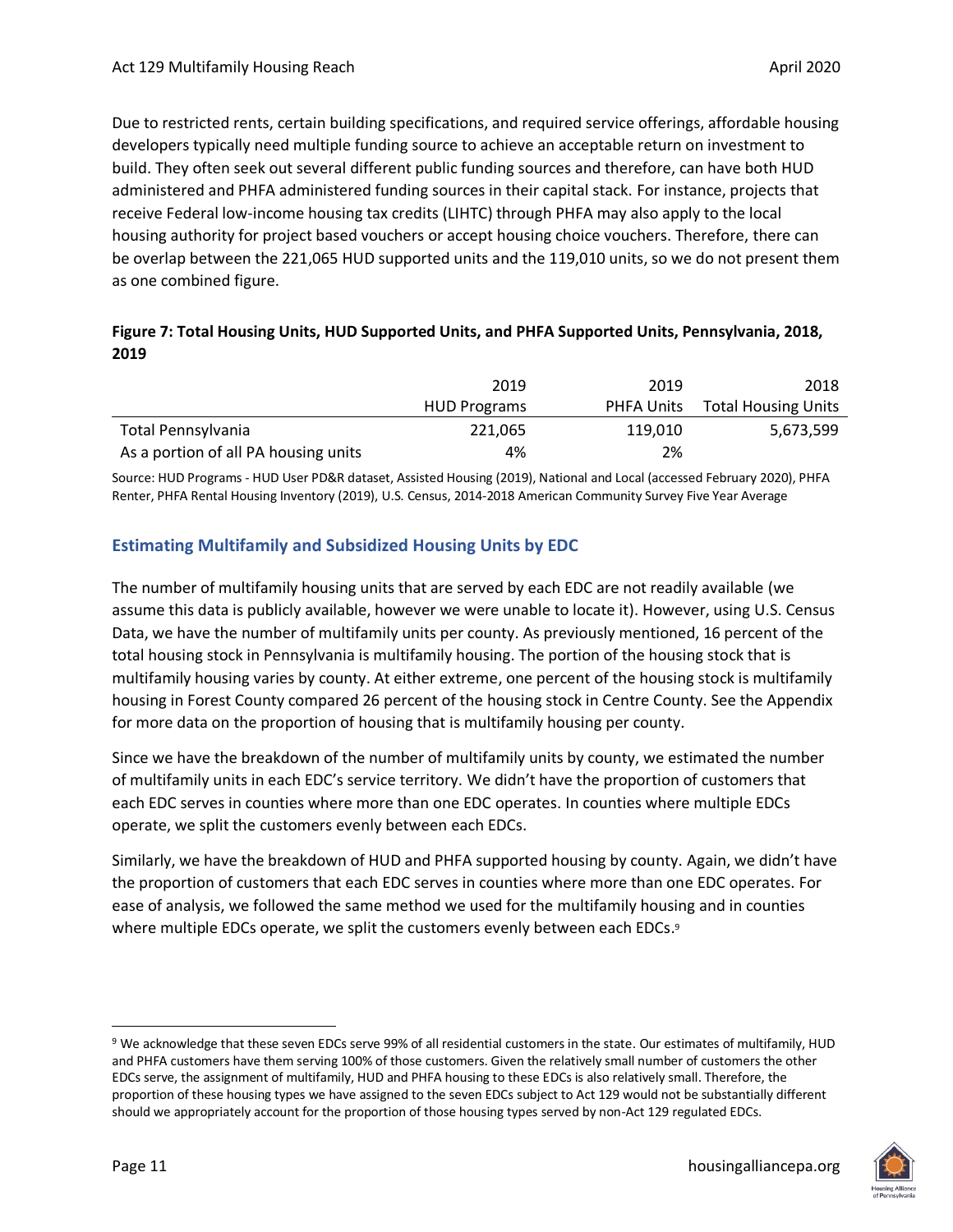|                      | <b>Multifamily</b>   | <b>Proportion of</b> |                  |                      |                   |                   |
|----------------------|----------------------|----------------------|------------------|----------------------|-------------------|-------------------|
|                      | <b>Housing Units</b> | <b>Multifamily</b>   | <b>HUD Units</b> | <b>Proportion of</b> | <b>PHFA Units</b> | Proportion of     |
| <b>EDC</b>           | <b>Estimate</b>      | <b>Units</b>         | <b>Estimate</b>  | <b>HUD Units</b>     | <b>Estimate</b>   | <b>PHFA Units</b> |
| Duquesne             | 47,873               | 5%                   | 13,607           | 6%                   | 7,918             | 7%                |
| FE: MedEd            | 120,679              | 13%                  | 20,252           | 9%                   | 12,267            | 10%               |
| FE: Penelec          | 85,550               | 9%                   | 25,639           | 12%                  | 11,879            | 10%               |
| FE: Penn Power       | 65,871               | 7%                   | 20,732           | 9%                   | 11,650            | 10%               |
| FE: West Penn        | 106,232              | 12%                  | 31,495           | 14%                  | 17,162            | 14%               |
| <b>PECO</b>          | 273,435              | 30%                  | 61,303           | 28%                  | 33,412            | 28%               |
| <b>PPL</b>           | 203,901              | 23%                  | 48,036           | 22%                  | 24,723            | 21%               |
| Total Units in<br>PA | 903,540              |                      | 221,065          |                      | 119,010           |                   |

#### **Figure 8: Estimate of Multifamily and Subsidized Housing Units per EDC**

Source: U.S. Census, 2014-2018 American Community Survey Five Year Average - Public Use Microdata Sample; HUD Programs - HUD User PD&R dataset, Assisted Housing (2019), National and Local (accessed February 2020), PHFA Renter, PHFA Rental Housing Inventory (2019)

\*numbers may not add up exactly due to rounding

#### <span id="page-13-0"></span>**Multifamily Solutions Implemented by Each EDC in Program Year 10**

For the purposes of this report, we used the participation numbers as reported by the EDCs. We understand that differences were found in the reporting and suggestions were made by the independent evaluation contracts for improved, comprehensive multifamily unit data capture. Without knowing the scale that these findings have on the numbers reported by the EDCs, we are relying on the EDCs reported participation numbers.

This section highlights the need for guidance for clear reporting by the EDCs on participation by lowincome multifamily households in the EE&C program. As will be seen, the reporting differs considerably across all seven EDCs in their annual reports to the PUC and in their stakeholder meetings.

#### Duquesne

Duquesne specifically mentions its plan to partner with public housing authorities in its Phase III Plan. It states, "The program is operated in conjunction with the Public Agency Partnership Program (PAPP) that serves as a conduit to housing authority property inventories." Like all of the EDCs, in the standardized Act 129 reporting and the stakeholder presentations, the specifics of the public housing authorities the EDC has worked with and has reached out to are not listed.

Duquesne has a multifamily housing retrofit program as part of its Small Commercial and Industrial program. It lists 18 multifamily building participants in Program Year 10 and 25 total multifamily buildings participating in Phase III. Data at the dwelling unit level was not readily available. Duquesne's Program Year 10 Annual Report acknowledged this in its recommendations from Navigant.

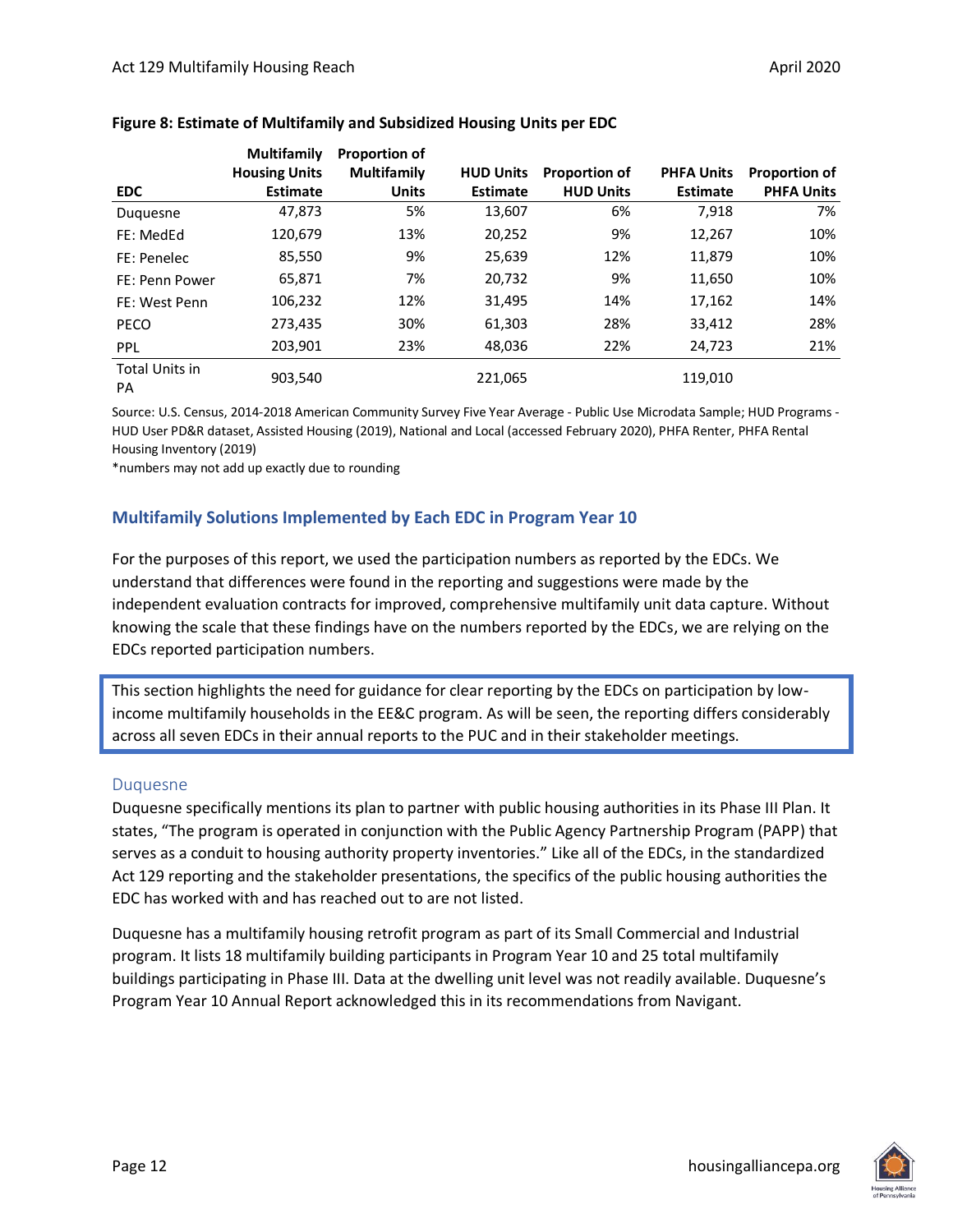|  | Figure 9: Duquesne - Program Year 10 and Phase III Multifamily EE&C Participants |
|--|----------------------------------------------------------------------------------|
|--|----------------------------------------------------------------------------------|

| Reporting Unit               | Program Year 10         | Phase III               |
|------------------------------|-------------------------|-------------------------|
| <b>Multifamily Buildings</b> | 18                      |                         |
| <b>Multifamily Units</b>     | Not Reported Separately | Not Reported Separately |

Source: Navigant, Final Annual Report to the Pennsylvania Public Utility Commission, Phase III of Act 129, Program Year 10 (June 1, 2018 – May 31, 2019) Energy Efficiency and Conservation Plan Prepared for: Duquesne Light Company

#### First Energy Companies

The four EDCs operating under First Energy, in its regular Act 129 reporting, do not break out the multifamily units separately from the other units they treat. Their multifamily solutions fall under their residential low-income solutions. They market to landlords and building owners of master and individually metered buildings with income-qualified tenants and offer dwelling unit and common areas energy efficiency and conservation solutions. The results of these specific efforts are not reported.

#### **Figure 10: First Energy Companies – Program Year 10 and Phase III Multifamily EE&C Participants**

| Reporting Unit               | Program Year 10         | Phase III               |
|------------------------------|-------------------------|-------------------------|
| <b>Multifamily Buildings</b> | Not Reported Separately | Not Reported Separately |
| <b>Multifamily Units</b>     | Not Reported Separately | Not Reported Separately |

Source: ADM Associates and Tetra Tech, Final Annual Report to the Pennsylvania Public Utility Commission, Phase III of Act 129, Program Year 10 (June 1, 2018 – May 31, 2019) Energy Efficiency and Conservation Plan Prepared for: Metropolitan Edison Company M-2015-2514767, Pennsylvania Electric Company M-2015-2514768, Pennsylvania Power Company M-2015-2514769, West Penn Power Company M-2015-2514772

#### PECO

Multifamily solutions fall under PECO's residential, Small Commercial and Industrial (C&I) and Large C&I customer segments. PECO reports dwelling unit numbers under the residential category and building numbers under its Small C&I and Large C&I categories. Therefore, we know a portion of the multifamily units treated, but not all of them. PECO provided more data on its multifamily solutions including its common area solutions in its stakeholder reports.<sup>10</sup> .

<sup>&</sup>lt;sup>10</sup> In its November 19, 2019 report, PECO reported, "Large C&I Multifamily Solution - 10,272 units treated, 19 common areas treated, 53 prescriptive/custom incentives…Small C&I Multifamily Solution - 4,497 units treated, 184 common areas treated, 84 prescriptive/custom incentives processed." PECO also reported, 1,000 Residentially Metered and 30 Commercially Metered Multi-Family Properties with in unit and common space electric EE measures installed including housing authorities in Bucks, Chester, Delaware and Philadelphia counties." However, since it is not entirely clear what the reporting period is, these numbers are not included in the table.



 $\overline{a}$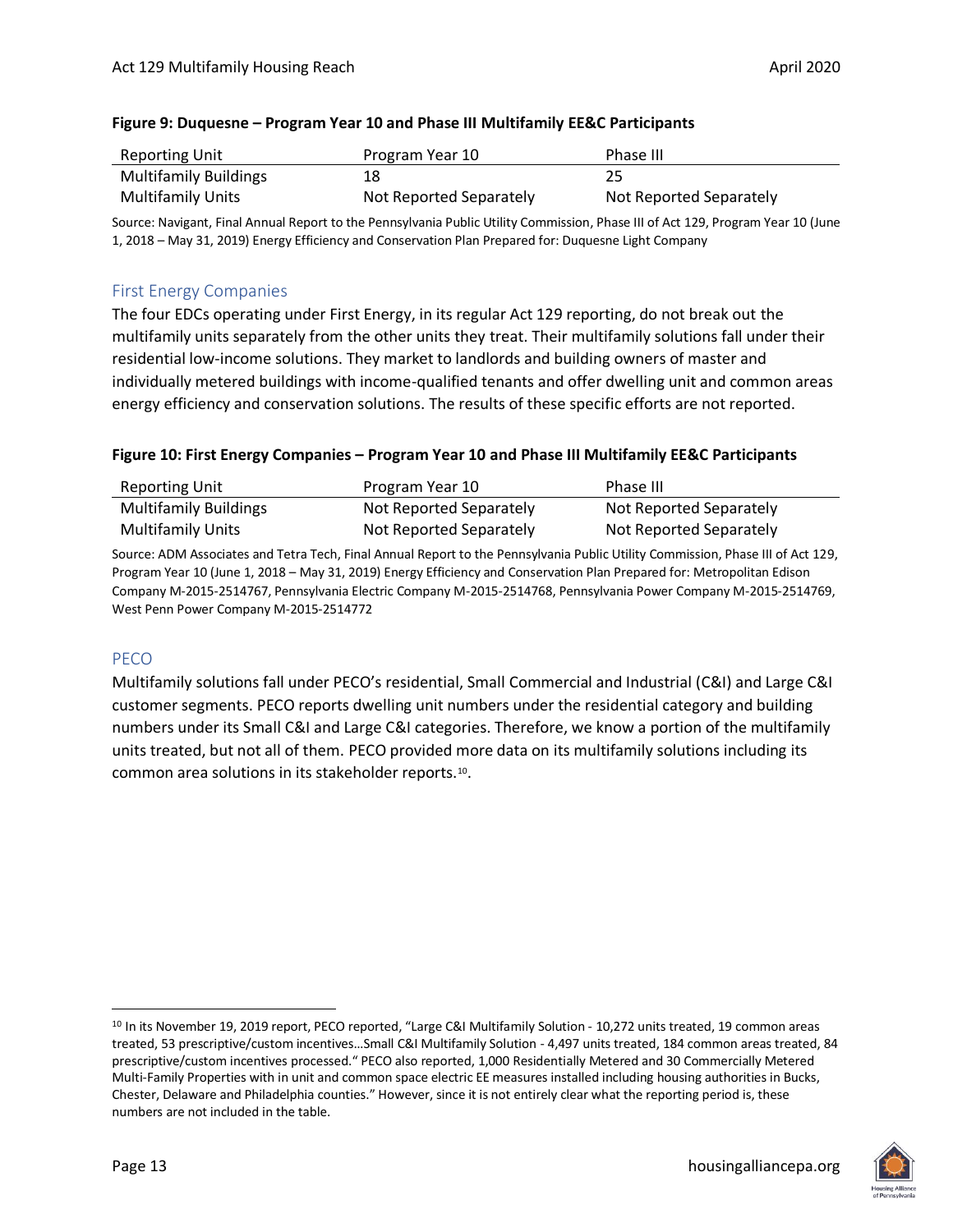| Reporting Unit                         | Program Year 10 | Phase III |
|----------------------------------------|-----------------|-----------|
| <b>Multifamily Units - Residential</b> | 9.817           | 20.444    |
| Buildings – Small C&I                  | 117             | 353       |
| Buildings - Large C&I                  | 48              | 120       |

#### **Figure 11: PECO – Program Year 10 and Phase III Multifamily Participants**

Source: Navigant, Final Annual Report to the Pennsylvania Public Utility Commission, Phase III of Act 129, Program Year 10 (June 1, 2018 – May 31, 2019) Energy Efficiency and Conservation Plan Prepared for PECO

#### PPL

PPL reports its Winter Relief Assistance Program (WRAP) multifamily participants under the GNI and Small C&I customer segments. PECO reports the number of buildings that participated, and in its annual report, the author, Cadmus, reported the number of tenant units that comprised the 53 master metered units treated. PPL also provided energy efficiency kits to multifamily households in individually metered units, but we do not have a breakdown between the single family and multifamily households that received those kits. Similar to PECO, PPL provided more details on its multifamily solutions in its stakeholder reports.<sup>11</sup>

#### **Figure 12: PPL – Program Year 10 and Phase III Multifamily Participants (in WRAP)**

| <b>Reporting Unit</b>               | Program Year 10 | Phase III               |
|-------------------------------------|-----------------|-------------------------|
| Master Metered Building - GNI       | 41              | Not Reported Separately |
| Master Metered Building - Small C&I | 12              | Not Reported Separately |
| <b>Master Metered Units</b>         | 2.267           | Not Reported Separately |
| Individually Metered Building - GNI |                 | Not Reported Separately |

Source: Cadmus, Final Annual Report to the Pennsylvania Public Utility Commission, Phase III of Act 129, Program Year 10 (June 1, 2018 – May 31, 2019) Energy Efficiency and Conservation Plan Prepared for: PPL Electric Utility

#### <span id="page-15-0"></span>**Market Penetration of EE&C Programs to Multifamily Market Segment**

The original purpose of this study was to estimate the penetration of the EE&C solutions into the multifamily market, with a focus on publicly subsidized housing. However, with lack of consistent reporting, we were unable to fully conduct our analysis and we only have a glimpse as to the multifamily market penetration of these programs. In their Phase III plans and their stakeholder reports, we know the EDCs planned to and are working with public housing authorities, but we do not know to what extent the EE&C solutions are being delivered to low-income households across Pennsylvania.

We have Program Year 10 multifamily unit data for two of the EDCs, obtained from their Program Year 10 annual report – PECO and PPL. PECO also included Phase III multifamily unit data in their annual report. PPL included all multifamily units treated through the Act 129 program in their January 2020 stakeholder report. Given the need for guidance for definitions and reporting multifamily unit data, we estimate the portion of the multifamily market reached for each of these two EDCs. In regards to

 $\overline{a}$ <sup>11</sup> In its January 7, 2020 stakeholder report, PPL reported, "Significant increase in MF penetration compared to Phase I - Increased participation; 14,012 units completed; Phase II: 1,400 completed in 3 years, Master meter multi-family housing- Jobs –4,858 units, Total buildings -524 at 87 facilities, Most have been in GNI, but not all (approx. 76/24 split of GNI vs. CI)." However, since it is not entirely clear what the reporting period is, these numbers are not including in the table.

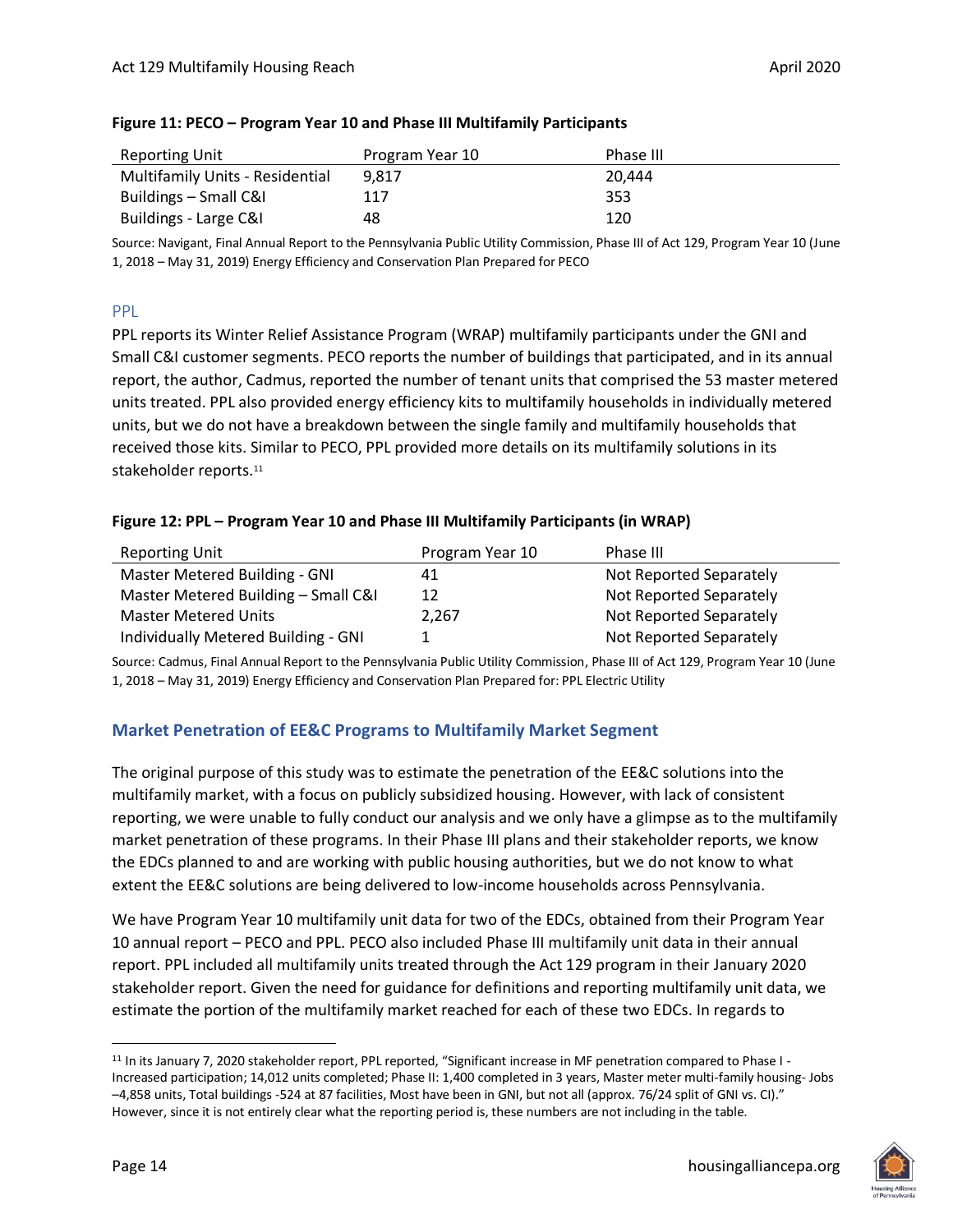publicly subsidized housing receiving EE&C solutions, we approached this analysis as a potential, what could be, if all of the multifamily units treated were publicly subsided housing.

#### Multifamily Market Penetration

For this analysis, we compared the number of multifamily unit solutions delivered in Program Year 10 by PECO and PPL to our estimates of multifamily housing units in each EDC territory. Based on the unit data provided in the Program Year 10 report, PECO delivered multifamily solutions to an estimated four percent of its multifamily customers, and PPL reached one percent of its multifamily customers. Using its reported Phase IIII unit data, PECO reached seven percent of its multifamily market. Using its reported units in its stakeholder report, which we assume represents the entirety of the Act 129 timeline, coincidentally, PPL reached seven percent of its entire multifamily market so far.

|             |                       | <b>PY10</b>        |                       | <b>Phase III</b>   |                       |
|-------------|-----------------------|--------------------|-----------------------|--------------------|-----------------------|
|             | <b>PY10</b>           | <b>Multifamily</b> | <b>Phase III</b>      | <b>Multifamily</b> | Act 129 Total         |
|             | <b>Multifamily</b>    | <b>Buildings</b>   | <b>Multifamily</b>    | <b>Building</b>    | <b>Multifamily</b>    |
| <b>EDC</b>  | <b>Unit Solutions</b> | <b>Solutions</b>   | <b>Unit Solutions</b> | <b>Solutions</b>   | <b>Unit Solutions</b> |
| <b>PECO</b> | 9.817                 | 165                | 20.444                | 473                |                       |
| PPL         | 2.267                 | 54                 |                       |                    | 14,012                |

**Figure 13: Reported Program Year 10, Phase III, and Total Delivered Solutions To Multifamily Segment**

Source: Navigant, Final Annual Report to the Pennsylvania Public Utility Commission, Phase III of Act 129, Program Year 10 (June 1, 2018 – May 31, 2019) Energy Efficiency and Conservation Plan Prepared for PECO; Source: Cadmus, Final Annual Report to the Pennsylvania Public Utility Commission, Phase III of Act 129, Program Year 10 (June 1, 2018 – May 31, 2019) Energy Efficiency and Conservation Plan Prepared for: PPL Electric Utility; PPL Energy Efficiency; Update PPL Stakeholder Meeting January 7, 2020

#### **Figure 14: Estimated Multifamily Market Segment Receiving EE&C Solutions**

|             | <b>Estimated</b>   |                    |                   |                    |                   | <b>Act 129</b>                |                   |
|-------------|--------------------|--------------------|-------------------|--------------------|-------------------|-------------------------------|-------------------|
|             | <b>Multifamily</b> | <b>PY10</b>        |                   | <b>Phase III</b>   |                   | <b>Total</b>                  | <b>Portion</b>    |
|             | Units in           | <b>Multifamily</b> | Portion           | <b>Multifamily</b> |                   | <b>Portion of Multifamily</b> | <b>Treated</b>    |
|             | EDC.               | Unit               | <b>Treated in</b> | Unit               | <b>Treated in</b> | Unit                          | <b>Across all</b> |
| <b>EDC</b>  | <b>Territory</b>   | <b>Solutions</b>   | <b>PY10</b>       | <b>Solutions</b>   | <b>Phase III</b>  | <b>Solutions</b>              | <b>Phases</b>     |
| <b>PECO</b> | 273,435            | 9.817              | 4%                | 20.444             | 7%                |                               |                   |
| PPL         | 203,901            | 2,267              | 1%                |                    |                   | 14,012                        | 7%                |

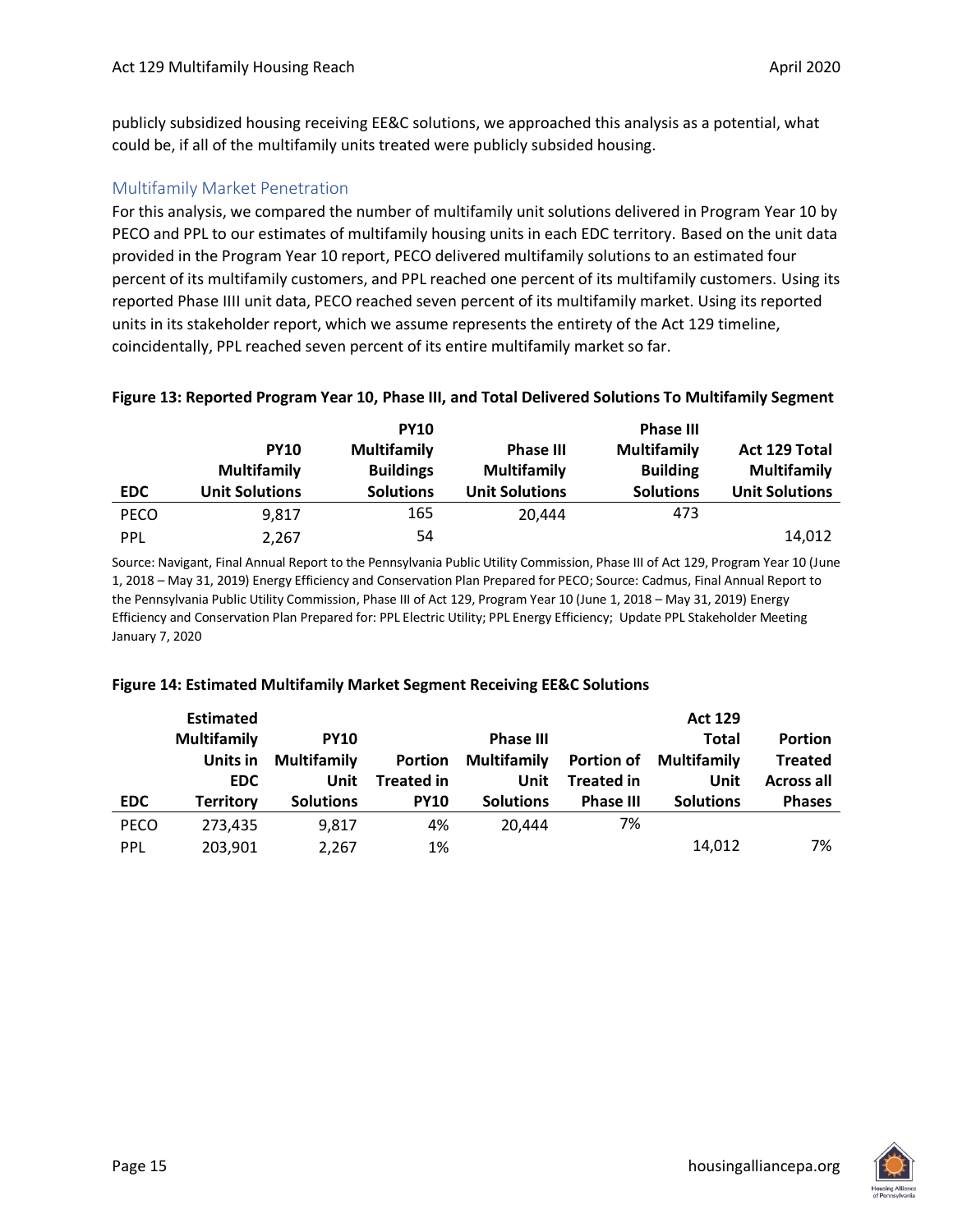#### **A Hypothetical Scenario**

We do not know the portion of multifamily solutions that were delivered to publicly subsidized housing. But what if, all of the units that PECO and PPL treated were HUD or PHFA supported units? What if all the EDCs focused their multifamily outreach first on the publicly subsidized buildings? What would this market penetration look like – even just using PECO and PPL's reported numbers?

For instance, if the EDCs focused their multifamily efforts on buildings owned and managed by public housing authorities, based on Program Year 10 multifamily unit numbers – 16 percent of the HUD funded units in PECO's territory and five percent of HUD funded units in PPL's territory – could be treated in one year. Similarly, if all of the units targeted were PHFA supported units, such as buildings receiving LIHTC, 29 percent of those buildings in PECO's territory could be treated in one year, and 9 percent in PPL's territory could be treated in one year.

Publicly subsidized housing is restricted to households at or below 80 percent of the Area Median Income with nearly two-thirds considered extremely low-income (National Housing Law Project, 2016). EE&C solutions at publicly subsidized housing provides multiple benefits to multiple parties, increasing the importance of implementing these solutions at publicly subsidized multifamily properties.

- EE&C solutions are an important part of asset (building) management and maintenance, helping the building remain in good condition and serve more households.
- EE&C solutions can impart cost savings to the building owners so that they may focus their investments on other building maintenance and upgrades.
- EE&C solutions can impart cost savings to the tenants, many who are extremely-low income and have little, if any, funds to spend on other important social determinants of health, including healthcare, education, and food.

It is for theses reasons that we believe there should be continued implementation of EE&C solutions at multifamily publicly subsidized housing with explicit reporting on EE&C solution implementation at these properties.

|             | <b>PY10</b>           |                       |                       |                      |                      |  |  |  |  |
|-------------|-----------------------|-----------------------|-----------------------|----------------------|----------------------|--|--|--|--|
|             | <b>HUD Housing</b>    | <b>PHFA Housing</b>   | <b>Multifamily</b>    | <b>Proportion of</b> | <b>Proportion of</b> |  |  |  |  |
| <b>EDC</b>  | <b>Units Estimate</b> | <b>Units Estimate</b> | <b>Unit Solutions</b> | <b>HUD Units</b>     | <b>PHFA Units</b>    |  |  |  |  |
| <b>PECO</b> | 61,303                | 33,412                | 9,817                 | 16%                  | 29%                  |  |  |  |  |
| PPL         | 48,036                | 24,723                | 2,267                 | 5%                   | 9%                   |  |  |  |  |
|             |                       |                       |                       |                      |                      |  |  |  |  |
|             |                       |                       |                       |                      |                      |  |  |  |  |

#### **Figure 15: Portion of HUD and PHFA Units that Could be Reached in One Program Year**

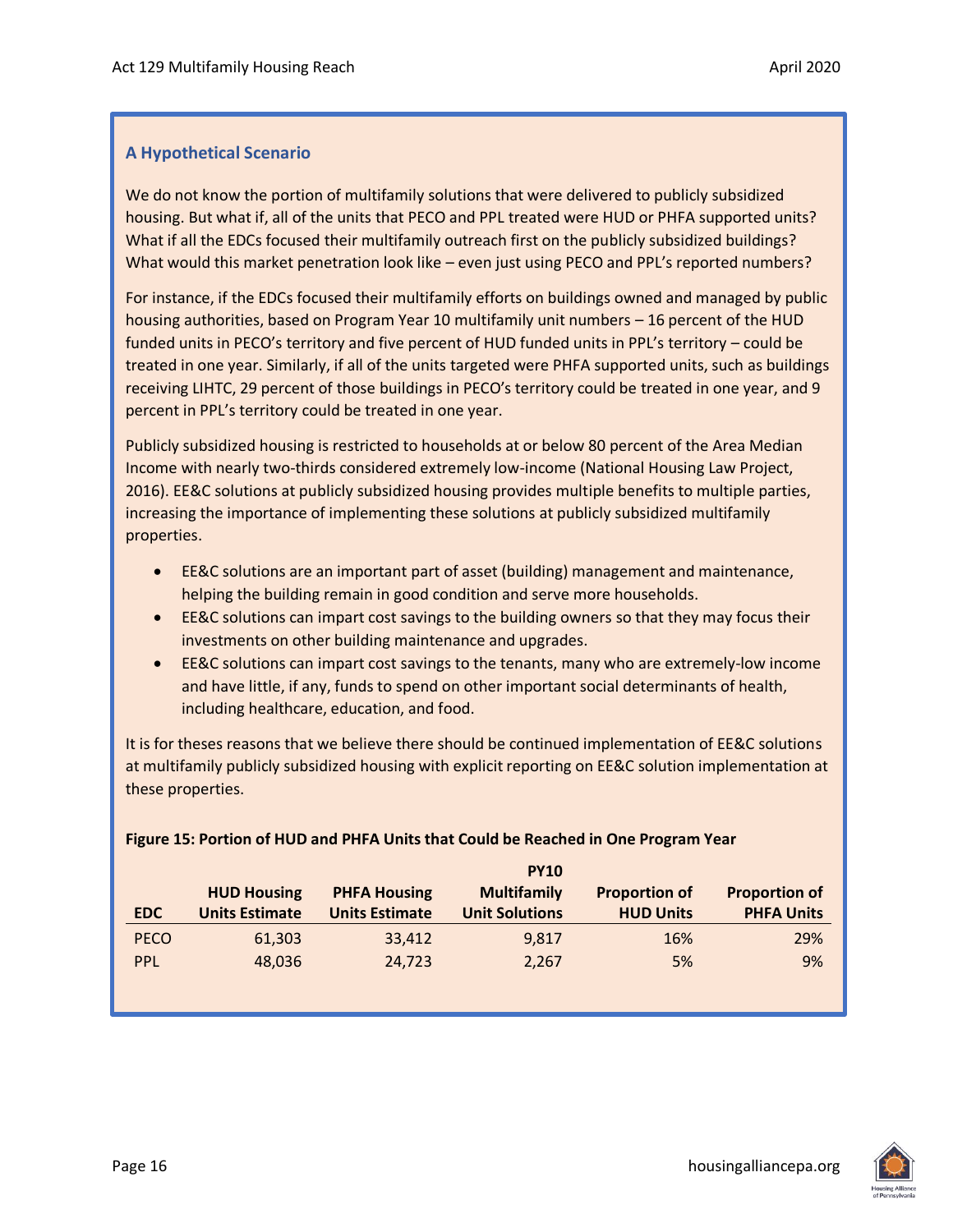#### **Appendix A-1: Counties Served by Each EDC**

#### Figure 16: Counties Served by Each EDC

<span id="page-18-0"></span>

| Duquesne  | FE: Met-Ed   | FE: Penelec     | FE: Penn Power | FE: West Penn | PECO         | PPL            |
|-----------|--------------|-----------------|----------------|---------------|--------------|----------------|
| Allegheny | Adams        | Armstrong       | Allegheny      | Adams,        | <b>Bucks</b> | <b>Berks</b>   |
| Beaver    | <b>Berks</b> | Bedford         | Beaver         | Allegheny,    | Chester      | <b>Bucks</b>   |
|           | Chester      | Blair           | <b>Butler</b>  | Armstrong,    | Delaware     | Carbon         |
|           | Cumberland   | <b>Bradford</b> | Crawford       | Bedford,      | Montgomery,  | Chester        |
|           | Dauphin      | Cambria         | Lawrence       | Blair,        | Philadelphia | Clinton        |
|           | Lancaster    | Centre          | Mercer         | Butler,       | York         | Columbia       |
|           | Lebanon      | Clarion         | Venango        | Cameron       |              | Cumberland     |
|           | Lehigh       | Clearfield      |                | Centre        |              | Dauphin        |
|           | Monroe       | Crawford        |                | Clarion       |              | Juniata        |
|           | Montgomery   | Cumberland      |                | Clinton       |              | Lackawanna     |
|           | Northampton  | Erie            |                | Elk           |              | Lancaster      |
|           | Pike         | Forest          |                | Favette       |              | Lebanon        |
|           | York         | Franklin        |                | Franklin      |              | Lehigh         |
|           |              | Huntingdon      |                | Fulton        |              | Luzerne        |
|           |              | Indiana         |                | Greene        |              | Lycoming       |
|           |              | Jefferson       |                | Huntington    |              | Monroe         |
|           |              | Juniata         |                | Indiana       |              | Montgomery     |
|           |              | Lycoming        |                | Jefferson     |              | Montour        |
|           |              | McKean          |                | Lycoming      |              | Northampton    |
|           |              | Mifflin         |                | McKean        |              | Northumberland |
|           |              | Perry           |                | Potter        |              | Perry          |
|           |              | Potter          |                | Somerset      |              | Pike           |
|           |              | Somerset        |                | Washington    |              | Schuylkill     |
|           |              | Sullivan        |                | Westmoreland  |              | Snyder         |
|           |              | Susquehanna     |                |               |              | Susquehanna    |
|           |              | Tioga           |                |               |              | Union          |
|           |              | Venango         |                |               |              | Wayne          |
|           |              | Warren          |                |               |              | Wyoming        |
|           |              | Wayne           |                |               |              | York           |
|           |              | Westmoreland    |                |               |              |                |
|           |              | Wyoming         |                |               |              |                |

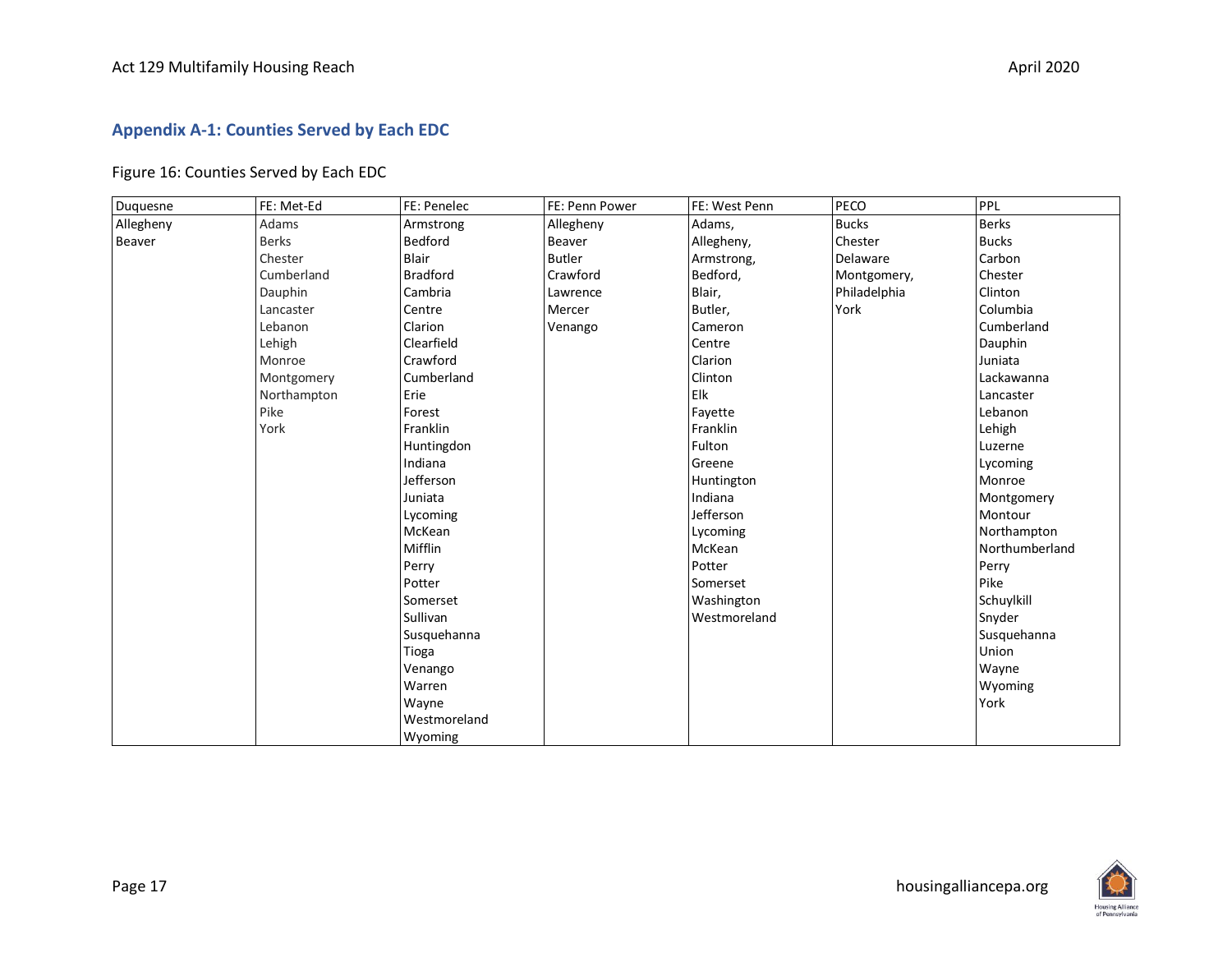#### <span id="page-19-0"></span>**Appendix A-2: Housing Included In HUD and PHFA Supported Units**

The HUD supported housing units include

- Section 202 housing for seniors,
- Section 811 housing for persons with disabilities,
- housing choice vouchers,
- moderate rehabilitation,
- project-based section 8 units,
- public housing units, and
- Section 236 preservation units.

The PHFA supported housing units include:

- project-based section 8 units (through Section 811),
- PHFA funded units,
- low income housing tax credits (LIHTC),
- PennHomes, and
- state housing trust fund (PHARE) units.

The PHFA units presented herein include existing units only and do not include units under construction.